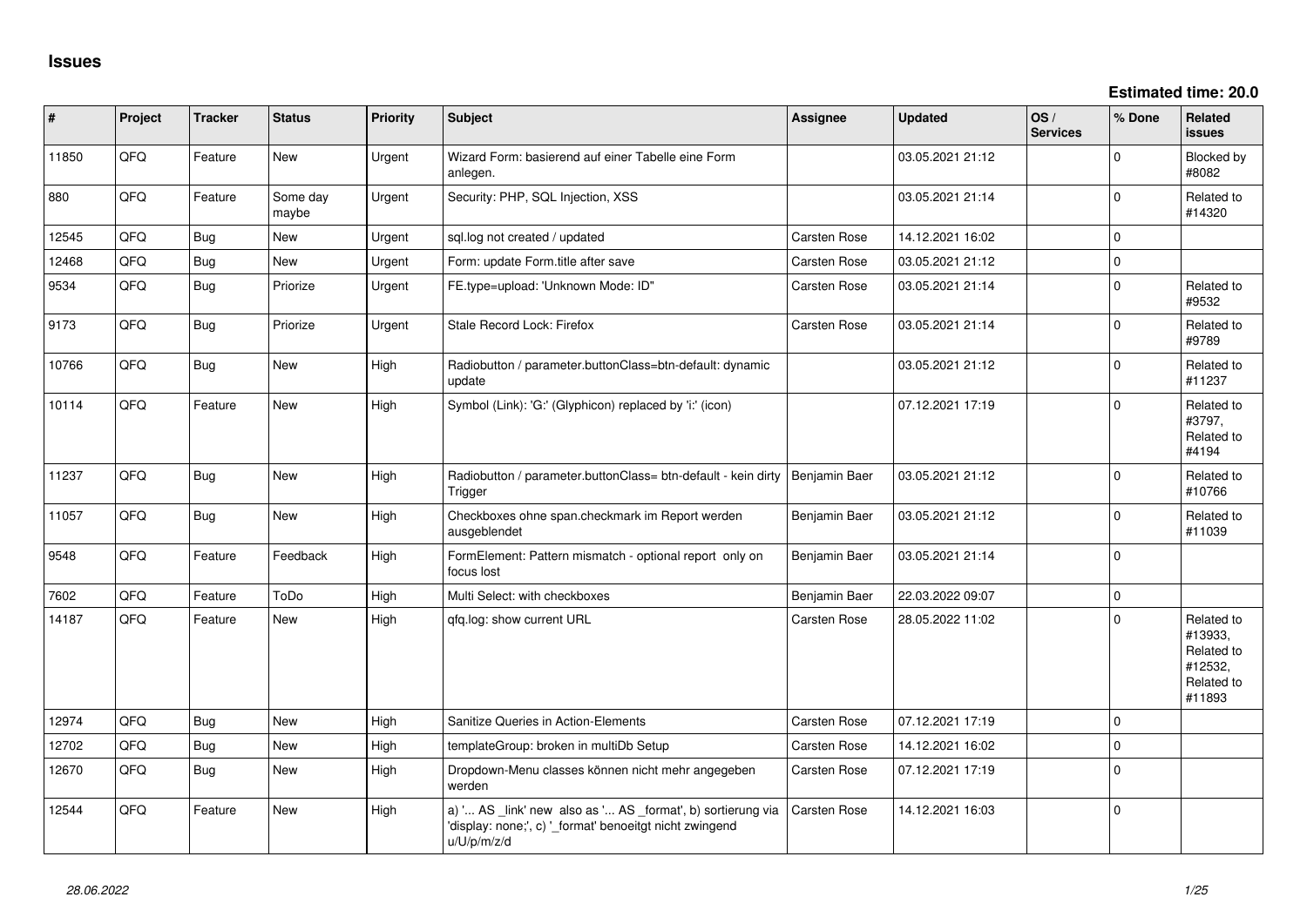| #     | Project | <b>Tracker</b> | <b>Status</b> | <b>Priority</b> | <b>Subject</b>                                                                          | <b>Assignee</b>     | <b>Updated</b>   | OS/<br><b>Services</b> | % Done      | Related<br><b>issues</b>                                             |
|-------|---------|----------------|---------------|-----------------|-----------------------------------------------------------------------------------------|---------------------|------------------|------------------------|-------------|----------------------------------------------------------------------|
| 12532 | QFQ     | Feature        | New           | High            | SIP-Parameter bei Seitenaufruf in Browser-Console<br>anzeigen                           | Carsten Rose        | 07.12.2021 17:19 |                        | $\Omega$    | Related to<br>#11893,<br>Related to<br>#14187                        |
| 12513 | QFQ     | <b>Bug</b>     | <b>New</b>    | High            | Implement server side check of maxlength                                                | Carsten Rose        | 07.12.2021 17:19 |                        | $\Omega$    |                                                                      |
| 12463 | QFQ     | <b>Bug</b>     | ToDo          | High            | QFQ Function: 'function' and 'sql' on same level - output of<br>sql is shown two times. | Carsten Rose        | 15.12.2021 16:31 |                        | $\mathbf 0$ |                                                                      |
| 12395 | QFQ     | <b>Bug</b>     | ToDo          | High            | QFQ Function: Result two times shown                                                    | Carsten Rose        | 18.02.2022 08:59 |                        | $\mathbf 0$ |                                                                      |
| 12186 | QFQ     | Feature        | <b>New</b>    | High            | TinyMCE Config für Objekte                                                              | Carsten Rose        | 07.12.2021 17:19 |                        | $\mathbf 0$ | <b>Blocks</b><br>#12632                                              |
| 11893 | QFQ     | Feature        | New           | High            | Broken SIP: a) only report one time, b) only report in main<br>column                   | Carsten Rose        | 12.05.2021 12:13 |                        | $\Omega$    | Related to<br>#12532,<br>Related to<br>#14187                        |
| 10640 | QFQ     | <b>Bug</b>     | New           | High            | TypeAhead Tag: FE editierbar trotz readOnly                                             | Carsten Rose        | 03.05.2021 21:12 |                        | $\mathbf 0$ |                                                                      |
| 10508 | QFQ     | <b>Bug</b>     | New           | High            | Multi Form broken on Multi DB Instance                                                  | Carsten Rose        | 03.05.2021 21:12 |                        | $\mathbf 0$ |                                                                      |
| 10506 | QFQ     | <b>Bug</b>     | New           | High            | Template Group broken on MultiDB instance                                               | Carsten Rose        | 03.05.2021 21:12 |                        | $\mathbf 0$ | Related to<br>#10505                                                 |
| 10081 | QFQ     | <b>Bug</b>     | New           | High            | Stale record lock after 'forbidden' character                                           | Carsten Rose        | 03.05.2021 21:12 |                        | $\Omega$    | Related to<br>#10082,<br>Related to<br>#9789                         |
| 9789  | QFQ     | <b>Bug</b>     | In Progress   | High            | Record Lock: release to early on 'leave page'                                           | <b>Carsten Rose</b> | 10.01.2022 09:25 |                        | 100         | Related to<br>#10081,<br>Related to<br>#9173,<br>Related to<br>#8702 |
| 9531  | QFQ     | <b>Bug</b>     | <b>New</b>    | High            | FE File: Dynamic Update / modeSql / required detected even<br>it not set                | <b>Carsten Rose</b> | 11.06.2021 20:32 |                        | $\Omega$    | Related to<br>#12398                                                 |
| 9517  | QFQ     | Feature        | In Progress   | High            | Input multiple tags with typeahead                                                      | Carsten Rose        | 03.05.2021 21:14 |                        | 40          | Related to<br>#10150                                                 |
| 9347  | QFQ     | <b>Bug</b>     | New           | High            | FE.type=upload with dynamic show/hidden: required not<br>detected                       | Carsten Rose        | 12.06.2021 10:40 |                        | $\Omega$    | Related to<br>#5305,<br>Related to<br>#12398                         |
| 9121  | QFQ     | <b>Bug</b>     | Priorize      | High            | sip links have r and __dbIndexData set                                                  | Carsten Rose        | 12.06.2021 10:41 |                        | $\mathbf 0$ |                                                                      |
| 8962  | QFQ     | Feature        | New           | High            | allow for form fields with identical names                                              | Carsten Rose        | 03.05.2021 21:14 |                        | $\mathbf 0$ |                                                                      |
| 8668  | QFQ     | <b>Bug</b>     | New           | High            | Pill disabled: dyamic mode 'hidden' not respected - FE is still<br>required             | Carsten Rose        | 03.05.2021 21:14 |                        | $\mathbf 0$ |                                                                      |
| 8431  | QFQ     | <b>Bug</b>     | New           | High            | autocron.php with wrong path                                                            | Carsten Rose        | 03.05.2021 21:14 |                        | $\mathbf 0$ |                                                                      |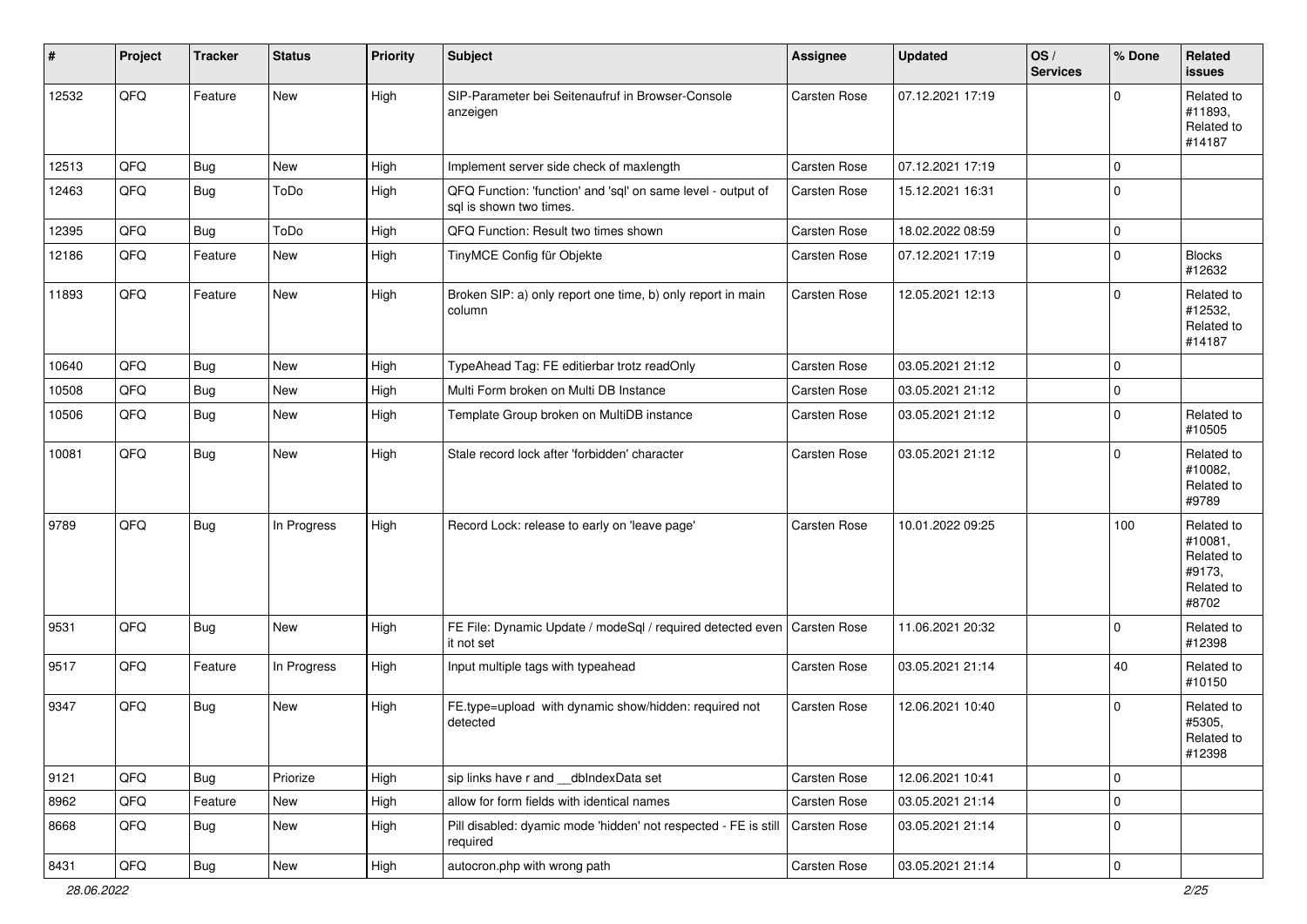| #     | Project | <b>Tracker</b> | <b>Status</b>     | <b>Priority</b> | <b>Subject</b>                                                                                         | <b>Assignee</b>     | <b>Updated</b>   | OS/<br><b>Services</b> | % Done         | Related<br><b>issues</b>                        |
|-------|---------|----------------|-------------------|-----------------|--------------------------------------------------------------------------------------------------------|---------------------|------------------|------------------------|----------------|-------------------------------------------------|
| 8204  | QFQ     | Feature        | Priorize          | High            | Position 'required mark'                                                                               | Carsten Rose        | 16.06.2021 13:44 |                        | $\mathbf 0$    |                                                 |
| 8083  | QFQ     | Bug            | New               | High            | FormEditor: primary table list does not respect<br>'indexDb={{indexData:Y}}'                           | Carsten Rose        | 03.05.2021 21:14 |                        | $\mathbf 0$    | Has<br>duplicate<br>#6678                       |
| 8082  | QFQ     | Feature        | Priorize          | High            | Contact form without saving record                                                                     | Carsten Rose        | 07.12.2021 15:20 |                        | $\Omega$       | Related to<br>#8587,<br><b>Blocks</b><br>#11850 |
| 7899  | QFQ     | Bug            | <b>New</b>        | High            | Fe.type=password / retype / required: always complain<br>about missing value                           | <b>Carsten Rose</b> | 03.05.2021 21:14 |                        | 0              |                                                 |
| 7850  | QFQ     | Feature        | <b>New</b>        | High            | Upload records: non 'pathFileName' column                                                              | Carsten Rose        | 03.05.2021 21:14 |                        | $\mathbf 0$    |                                                 |
| 7650  | QFQ     | Bug            | <b>New</b>        | High            | Optional do not show 'required' sign on FormElement                                                    | Carsten Rose        | 03.05.2021 21:14 |                        | $\mathbf 0$    |                                                 |
| 6116  | QFQ     | <b>Bug</b>     | Priorize          | High            | value of checkbox not saved                                                                            | Carsten Rose        | 07.12.2021 17:19 |                        | $\mathbf 0$    |                                                 |
| 5715  | QFQ     | Feature        | New               | High            | PDF Caching                                                                                            | Carsten Rose        | 03.05.2021 21:14 |                        | $\mathbf 0$    | Related to<br>#5851,<br>Related to<br>#6357     |
| 5459  | QFQ     | Bug            | New               | High            | Multi DB: spread system tables between 'QFQ' and<br>'Data'-DB                                          | <b>Carsten Rose</b> | 03.05.2021 21:14 |                        | $\mathbf 0$    | Related to<br>#4720                             |
| 5221  | QFQ     | Bug            | <b>New</b>        | High            | Download Dialog: Bleibt stehen in FF wenn Datei<br>automatisch gespeichert wird.                       | Carsten Rose        | 03.05.2021 21:14 |                        | 0              |                                                 |
| 4279  | QFQ     | <b>Bug</b>     | Some day<br>maybe | High            | config.linkVars lost                                                                                   | Carsten Rose        | 03.05.2021 21:14 |                        | $\mathbf 0$    |                                                 |
| 4258  | QFQ     | Feature        | Some day<br>maybe | High            | <b>System Defaults: Forms</b>                                                                          | Carsten Rose        | 03.05.2021 21:14 |                        | $\mathbf 0$    |                                                 |
| 3990  | QFQ     | Feature        | Some day<br>maybe | High            | custom class definition: add space automatically                                                       | Carsten Rose        | 03.05.2021 21:14 |                        | $\Omega$       |                                                 |
| 3967  | QFQ     | Feature        | Some day<br>maybe | High            | Report: Checkbox, Radio, Dropdown, Input welches ohne<br>Submit funktioniert - 'Inline-Form'           | Carsten Rose        | 03.05.2021 21:14 |                        | 0              |                                                 |
| 3848  | QFQ     | Feature        | Some day<br>maybe | High            | Antivirus check fuer Upload files in qfq?                                                              | <b>Carsten Rose</b> | 03.05.2021 21:14 |                        | $\Omega$       | Related to<br>#4131                             |
| 3727  | QFQ     | Feature        | <b>New</b>        | High            | Security: Session Hijacking erschweren                                                                 | Carsten Rose        | 03.05.2021 21:14 |                        | 0              |                                                 |
| 3570  | QFQ     | Bug            | Some day<br>maybe | High            | Formular mit prmitnew permitEdit=Always wird nicht<br>aufgerufen (ist leer)                            | Carsten Rose        | 03.05.2021 21:14 |                        | $\Omega$       |                                                 |
| 3109  | QFQ     | Bug            | Some day<br>maybe | High            | RealUrl: Links werden nicht korrekt gerendert                                                          | Carsten Rose        | 03.05.2021 21:14 |                        | 0              |                                                 |
| 3061  | QFQ     | Bug            | Some day<br>maybe | High            | winstitute: mysql connection durcheinander - nmhp17<br>(ag7)/QFQ arbeitet mit DB/Tabellen von biostat. | Carsten Rose        | 03.05.2021 21:14 |                        | 0              |                                                 |
| 13757 | QFQ     | Feature        | New               | High            | QR / Bar-Code Plugin                                                                                   | Enis Nuredini       | 19.03.2022 17:43 |                        | $\overline{0}$ |                                                 |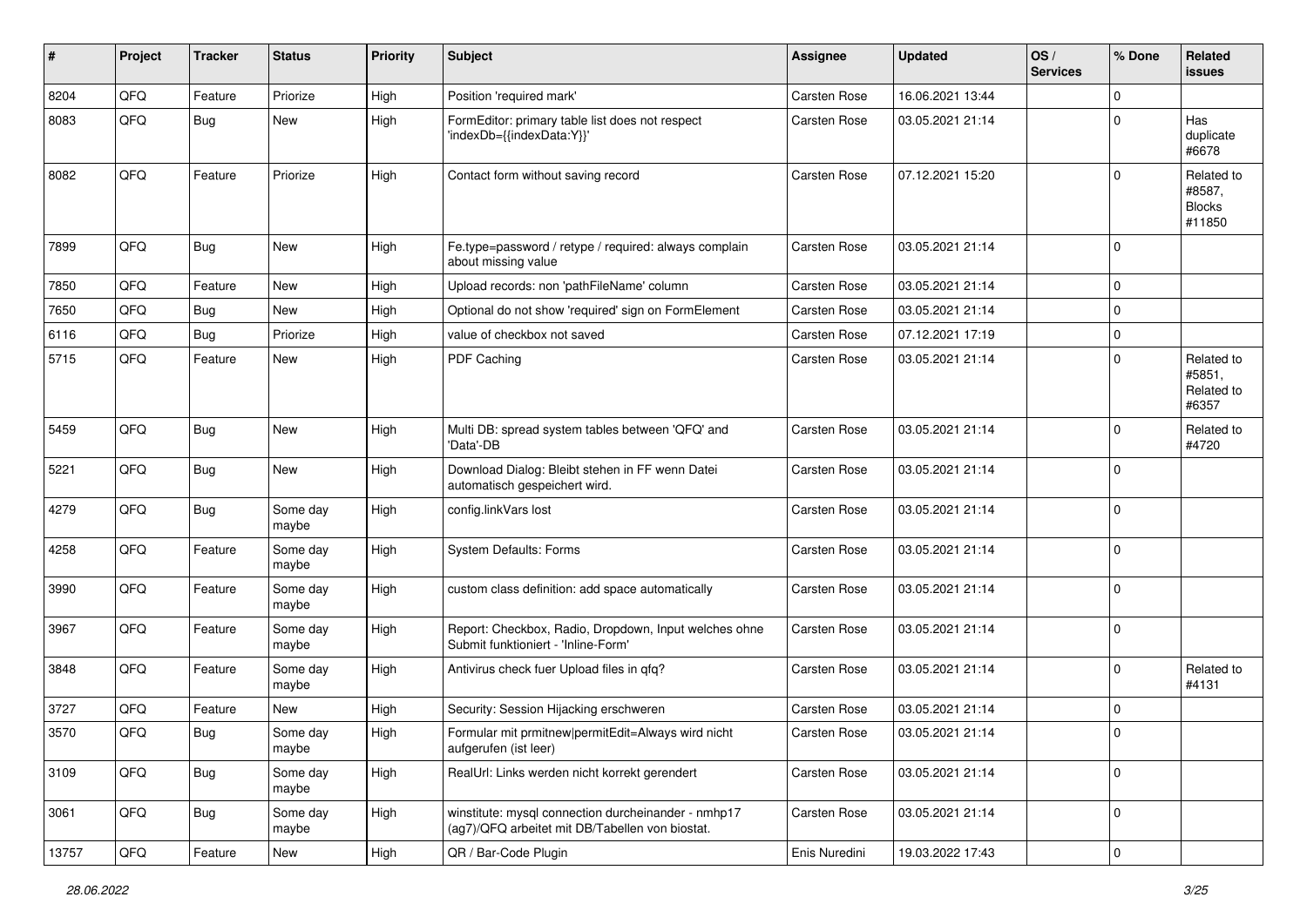| #     | Project | <b>Tracker</b> | <b>Status</b>     | <b>Priority</b> | <b>Subject</b>                                                             | Assignee       | <b>Updated</b>   | OS/<br><b>Services</b> | % Done         | Related<br>issues    |
|-------|---------|----------------|-------------------|-----------------|----------------------------------------------------------------------------|----------------|------------------|------------------------|----------------|----------------------|
| 13716 | QFQ     | Bug            | <b>New</b>        | High            | Firefox ask to store username/password                                     | Enis Nuredini  | 30.05.2022 09:31 |                        | $\Omega$       | Related to<br>#13827 |
| 12066 | QFQ     | <b>Bug</b>     | New               | High            | enterAsSubmit: Forward wird nicht ausgeführt                               | Enis Nuredini  | 29.05.2022 09:23 |                        | $\mathbf 0$    |                      |
| 11630 | QFQ     | Bug            | Feedback          | High            | Bitte check ob CALL() in 20.11.0 noch so funktioniert wie in<br>20.4.1     | Enis Nuredini  | 28.05.2022 13:45 |                        | $\Omega$       | Related to<br>#11325 |
| 9052  | QFQ     | Feature        | Feedback          | High            | Report: CodeMirror with SQL Syntax Highlight in FE                         | Enis Nuredini  | 08.06.2022 10:25 |                        | $\overline{0}$ |                      |
| 8891  | QFQ     | <b>Bug</b>     | New               | High            | formSubmitLog: do not log passwords                                        | Enis Nuredini  | 25.03.2022 09:06 |                        | $\mathbf 0$    |                      |
| 12508 | QFQ     | Bug            | In Progress       | High            | qfq Form: sendMail                                                         | Karin Niffeler | 19.03.2022 17:48 |                        | 0              |                      |
| 12156 | QFQ     | Feature        | <b>New</b>        | Normal          | Form: Optional disable 'leave page'                                        |                | 03.05.2021 20:45 |                        | $\mathbf 0$    |                      |
| 12135 | QFQ     | Feature        | New               | Normal          | Subrecord: Notiz                                                           |                | 24.04.2021 16:58 |                        | $\mathbf 0$    |                      |
| 12039 | QFQ     | Feature        | New               | Normal          | Missing htmlSpecialChar() in pre processing on form submit                 |                | 18.02.2021 00:09 |                        | 0              | Related to<br>#14320 |
| 12038 | QFQ     | Feature        | <b>New</b>        | Normal          | a) STORE_VAR: filenameOnlyStripUniq, b) SP:<br>QSTRIPUNIQ()                |                | 17.02.2021 23:55 |                        | $\Omega$       |                      |
| 11716 | QFQ     | Feature        | <b>New</b>        | Normal          | Form an beliebiger Stelle im Report anzeigen                               |                | 09.12.2020 09:47 |                        | $\mathbf 0$    |                      |
| 11715 | QFQ     | Bug            | New               | Normal          | acceptZeroAsRequired and requiredOffButMark do not<br>coincide             |                | 08.12.2020 12:13 |                        | $\Omega$       |                      |
| 11535 | QFQ     | Feature        | <b>New</b>        | Normal          | Ability to create SQL columns in frontend QFQ forms                        |                | 17.11.2020 12:11 |                        | $\overline{0}$ |                      |
| 11534 | QFQ     | Feature        | New               | Normal          | Report: Action on selected rows - Table batchprocessing<br>feature         |                | 18.11.2020 08:15 |                        | $\mathbf 0$    |                      |
| 11522 | QFQ     | Bug            | <b>New</b>        | Normal          | Aus/Einblenden von Reitern                                                 |                | 13.11.2020 14:58 |                        | $\mathbf 0$    |                      |
| 10890 | QFQ     | Bug            | <b>New</b>        | Normal          | AutoCron hangs                                                             |                | 20.07.2020 13:56 |                        | 0              |                      |
| 10874 | QFQ     | Feature        | New               | Normal          | Erstellen eines Foreign Keys in der Tabelle "FormElement"                  |                | 13.07.2020 10:11 |                        | 0              |                      |
| 10763 | QFQ     | Feature        | New               | Normal          | form accessed and submitted despite logout?                                |                | 16.06.2020 11:43 |                        | $\Omega$       |                      |
| 10759 | QFQ     | Bug            | <b>New</b>        | Normal          | emptyMeansNull - Feld falsch aktualisiert                                  |                | 12.11.2020 23:45 |                        | 0              |                      |
| 10738 | QFQ     | Feature        | Some day<br>maybe | Normal          | CORS headers for external API requests                                     |                | 10.06.2020 14:00 |                        | 0              |                      |
| 10384 | QFQ     | Feature        | <b>New</b>        | Normal          | Parameter Exchange QFQ Instances                                           |                | 07.05.2020 09:38 |                        | $\Omega$       |                      |
| 10345 | QFQ     | Feature        | New               | Normal          | Templates - Patterns QFQ Style                                             |                | 03.05.2021 21:01 |                        | $\Omega$       | Related to<br>#10713 |
| 10324 | QFQ     | Bug            | New               | Normal          | Excel Export mit Template funktioniert nur, wenn Template<br>vor uid kommt |                | 30.03.2020 11:20 |                        | 0              | Related to<br>#10257 |
| 9855  | QFQ     | <b>Bug</b>     | New               | Normal          | <b>Required Check</b>                                                      |                | 01.02.2020 15:56 |                        | 0              |                      |
| 9853  | QFQ     | Feature        | New               | Normal          | Check das SQL / QFQ / Mail Logfile geschrieben wird                        |                | 09.01.2020 11:15 |                        | 0              |                      |
| 9126  | QFQ     | <b>Bug</b>     | Some day<br>maybe | Normal          | hidden Form elements are present in page source                            |                | 02.01.2021 18:41 |                        | 0              |                      |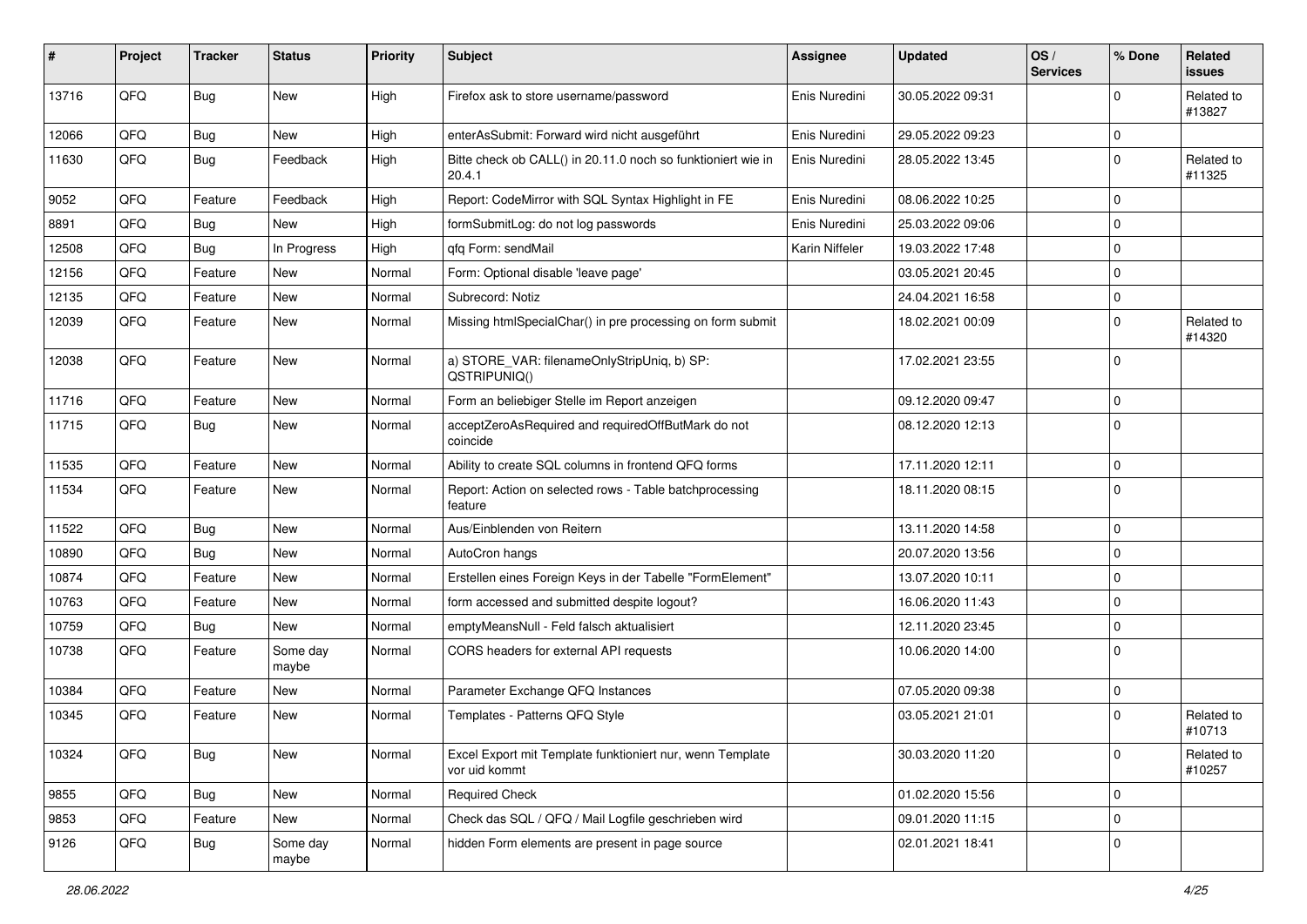| #    | Project | <b>Tracker</b> | <b>Status</b>     | <b>Priority</b> | <b>Subject</b>                                                                       | <b>Assignee</b> | <b>Updated</b>   | OS/<br><b>Services</b> | % Done      | Related<br><b>issues</b> |
|------|---------|----------------|-------------------|-----------------|--------------------------------------------------------------------------------------|-----------------|------------------|------------------------|-------------|--------------------------|
| 9024 | QFQ     | <b>Bug</b>     | Some day<br>maybe | Normal          | QFQ Einarbeitung                                                                     |                 | 01.02.2020 15:56 |                        | $\Omega$    |                          |
| 9020 | QFQ     | <b>Bug</b>     | Some day<br>maybe | Normal          | radio mit buttonClass und dynamicUpdate lassen sich nicht<br>kombinieren             |                 | 11.12.2019 16:01 |                        | $\Omega$    |                          |
| 8056 | QFQ     | Feature        | Some day<br>maybe | Normal          | Termin Organisation (Reservation)                                                    |                 | 01.02.2020 23:19 |                        | 0           | Related to<br>#8658      |
| 7921 | QFQ     | Feature        | Some day<br>maybe | Normal          | Rest API Export: URL kuerzer machen                                                  |                 | 01.02.2020 23:19 |                        | $\Omega$    |                          |
| 7402 | QFQ     | <b>Bug</b>     | Some day<br>maybe | Normal          | thumbnail cache: outdated picture when permission denied<br>and permission resolved. |                 | 01.02.2020 23:20 |                        | $\Omega$    |                          |
| 7281 | QFQ     | <b>Bug</b>     | Some day<br>maybe | Normal          | Subrecords: on large screen separator line too short                                 |                 | 01.02.2020 23:19 |                        | $\mathbf 0$ |                          |
| 7278 | QFQ     | Feature        | Some day<br>maybe | Normal          | Form: Wert vordefinieren der immer gesetzt wird                                      |                 | 02.05.2021 09:27 |                        | $\Omega$    |                          |
| 7229 | QFQ     | Feature        | Some day<br>maybe | Normal          | New FormElement.type: Button                                                         |                 | 01.02.2021 12:32 |                        | $\Omega$    |                          |
| 7108 | QFQ     | Feature        | Some day<br>maybe | Normal          | QFQ Wrap Elements                                                                    |                 | 11.12.2019 16:01 |                        | $\Omega$    |                          |
| 7106 | QFQ     | Feature        | Some day<br>maybe | Normal          | Beispiel Nummerierung von Rows in Report                                             |                 | 11.12.2019 16:01 |                        | 0           |                          |
| 7105 | QFQ     | Feature        | Some day<br>maybe | Normal          | Beispiel wie man in einer zweiten Tabelle speichert.                                 |                 | 11.12.2019 16:01 |                        | $\Omega$    |                          |
| 7104 | QFQ     | Feature        | Some day<br>maybe | Normal          | Manual: hint about escaping if '\r' appears in mail body                             |                 | 11.12.2019 16:01 |                        | $\Omega$    |                          |
| 7101 | QFQ     | Bug            | Some day<br>maybe | Normal          | 'form' in SIP and 'report' - breaks                                                  |                 | 01.02.2020 23:20 |                        | $\mathbf 0$ |                          |
| 7100 | QFQ     | Feature        | Some day<br>maybe | Normal          | Download: log access, max downloads, time limit                                      |                 | 01.02.2020 23:19 |                        | $\Omega$    |                          |
| 6992 | QFQ     | Feature        | Some day<br>maybe | Normal          | DB exception: Syntax Highlight                                                       |                 | 11.12.2019 16:01 |                        | $\Omega$    | Related to<br>#5450      |
| 6704 | QFQ     | Feature        | Some day<br>maybe | Normal          | Upload Mode: Bilder in Notizen rechts sollen aktuellen<br>Upload repräsentieren.     |                 | 01.02.2020 23:19 |                        | $\Omega$    | Related to<br>#3264      |
| 6515 | QFQ     | Feature        | Some day<br>maybe | Normal          | Formular: Felder dynamisch ein/ausblenden                                            |                 | 11.12.2019 16:02 |                        | $\Omega$    |                          |
| 6299 | QFQ     | Feature        | Some day<br>maybe | Normal          | Attack detection: log table with invalid SIP access                                  |                 | 11.12.2019 16:02 |                        | $\Omega$    | Related to<br>#3947      |
| 6288 | QFQ     | Feature        | Some day<br>maybe | Normal          | Best Practice: Erklaeren wie man ein Formular ganz in<br>'weiss' erstellen kann      |                 | 11.12.2019 16:02 |                        | $\Omega$    |                          |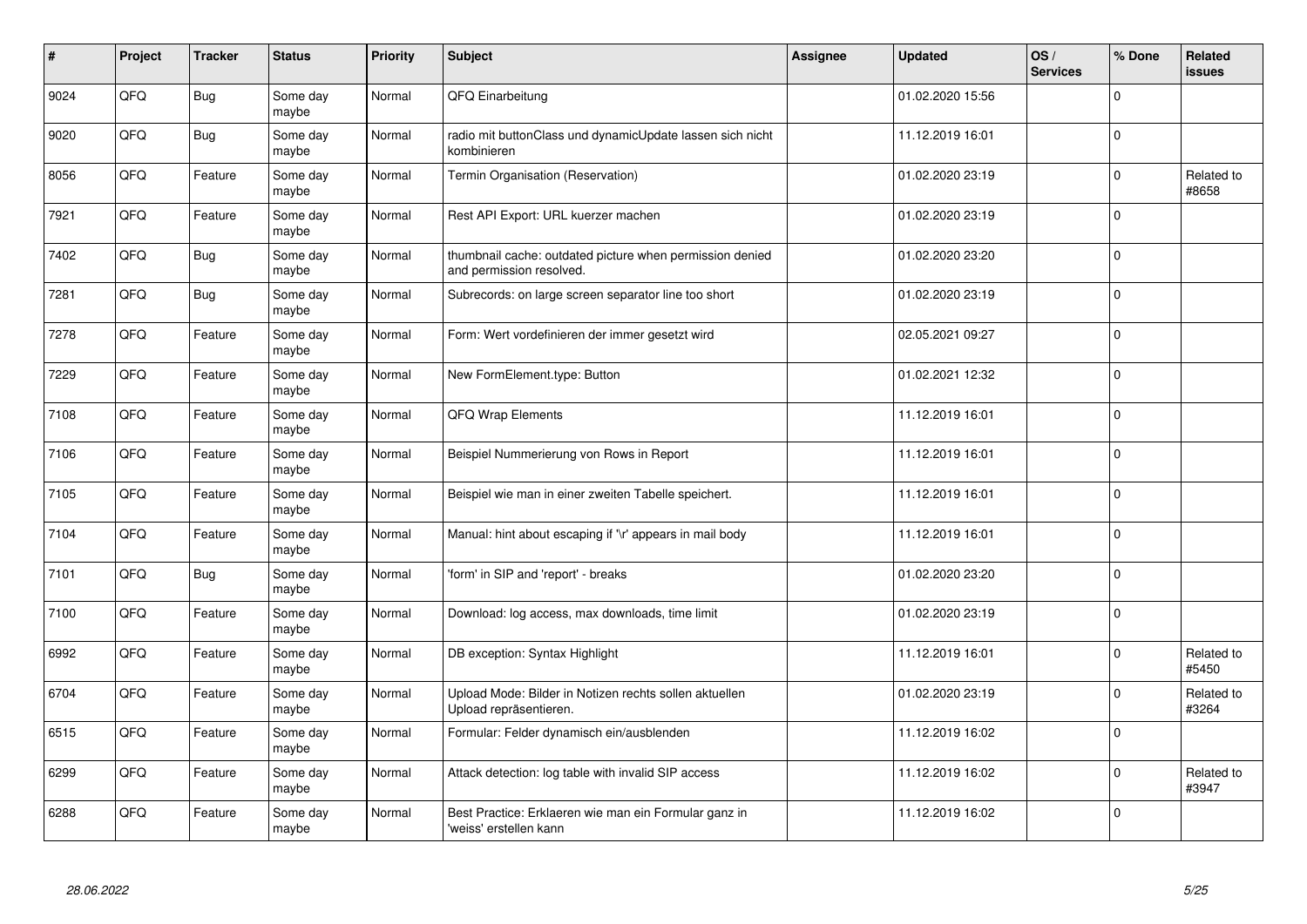| $\pmb{\#}$ | Project | <b>Tracker</b> | <b>Status</b>     | <b>Priority</b> | <b>Subject</b>                                                                        | Assignee | <b>Updated</b>   | OS/<br><b>Services</b> | % Done      | Related<br>issues    |
|------------|---------|----------------|-------------------|-----------------|---------------------------------------------------------------------------------------|----------|------------------|------------------------|-------------|----------------------|
| 6084       | QFQ     | Feature        | Some day<br>maybe | Normal          | New escape type: 'D' - convert date                                                   |          | 01.02.2020 23:19 |                        | $\Omega$    |                      |
| 6083       | QFQ     | Feature        | Some day<br>maybe | Normal          | Dynamic Update: Value Check via SQL                                                   |          | 11.12.2019 16:02 |                        | $\Omega$    |                      |
| 5923       | QFQ     | Feature        | Some day<br>maybe | Normal          | fillStoreSystemBySqlLate                                                              |          | 01.02.2020 23:19 |                        | $\Omega$    |                      |
| 5895       | QFQ     | Feature        | Some day<br>maybe | Normal          | Tutorial: List of all QFQ Features                                                    |          | 01.02.2020 23:19 |                        | $\Omega$    |                      |
| 5893       | QFQ     | Feature        | Some day<br>maybe | Normal          | Edit on double-click                                                                  |          | 01.02.2020 23:19 |                        | $\Omega$    | Related to<br>#5894  |
| 5892       | QFQ     | Feature        | Some day<br>maybe | Normal          | QFQ should use T3 API to manipulate FE GROUP<br>membership                            |          | 01.02.2020 23:20 |                        | $\Omega$    |                      |
| 5877       | QFQ     | <b>Bug</b>     | Some day<br>maybe | Normal          | FE.type=note:bsColumn strange behaviour                                               |          | 01.02.2020 23:19 |                        | $\Omega$    |                      |
| 5851       | QFQ     | Feature        | Some day<br>maybe | Normal          | Queue System implementieren: MQTT, RabbitMQ                                           |          | 01.02.2020 23:20 |                        | $\Omega$    | Related to<br>#5715  |
| 5850       | QFQ     | Feature        | Some day<br>maybe | Normal          | Deployment: In QFQ Doc best practice fuer zeitgemaesses<br>Deployment beschreiben     |          | 01.02.2020 23:20 |                        | $\Omega$    |                      |
| 5805       | QFQ     | Feature        | Some day<br>maybe | Normal          | TypeAHead SQL value instead of key stored                                             |          | 01.02.2020 23:19 |                        | $\Omega$    | Related to<br>#5444  |
| 5783       | QFQ     | Feature        | Some day<br>maybe | Normal          | <b>BPMN View/Edit</b>                                                                 |          | 11.12.2019 16:02 |                        | 0           |                      |
| 5455       | QFQ     | Feature        | Some day<br>maybe | Normal          | Mail Redirects grld abhaengig                                                         |          | 01.02.2020 23:20 |                        | $\mathbf 0$ |                      |
| 5452       | QFQ     | Feature        | Some day<br>maybe | Normal          | Thumbnails from PDF: bad quality                                                      |          | 01.02.2020 23:20 |                        | 0           |                      |
| 5342       | QFQ     | Feature        | Some day<br>maybe | Normal          | link - with HTML Attributes                                                           |          | 01.02.2020 23:20 |                        | $\mathbf 0$ | Related to<br>#14077 |
| 5160       | QFQ     | Feature        | Some day<br>maybe | Normal          | QFQ collaborative / together.js, ShareJS, y-js, collaborative,                        |          | 11.12.2019 16:02 |                        | $\Omega$    |                      |
| 5129       | QFQ     | Feature        | Some day<br>maybe | Normal          | Reports: SQL fuer x Achse und y Achse                                                 |          | 11.12.2019 16:02 |                        | $\Omega$    |                      |
| 4974       | QFQ     | Feature        | Some day<br>maybe | Normal          | Long polling - inform all listening clients of changes                                |          | 11.12.2019 16:02 |                        | $\Omega$    |                      |
| 4816       | QFQ     | Feature        | Some day<br>maybe | Normal          | Templates for QFQ Reports (Tables, Radios, )                                          |          | 01.02.2020 23:20 |                        | 0           |                      |
| 4719       | QFQ     | Feature        | Some day<br>maybe | Normal          | Custom Message in Client in case of 'Browser tab close,<br>modification will be lost' |          | 01.02.2020 23:20 |                        | $\Omega$    |                      |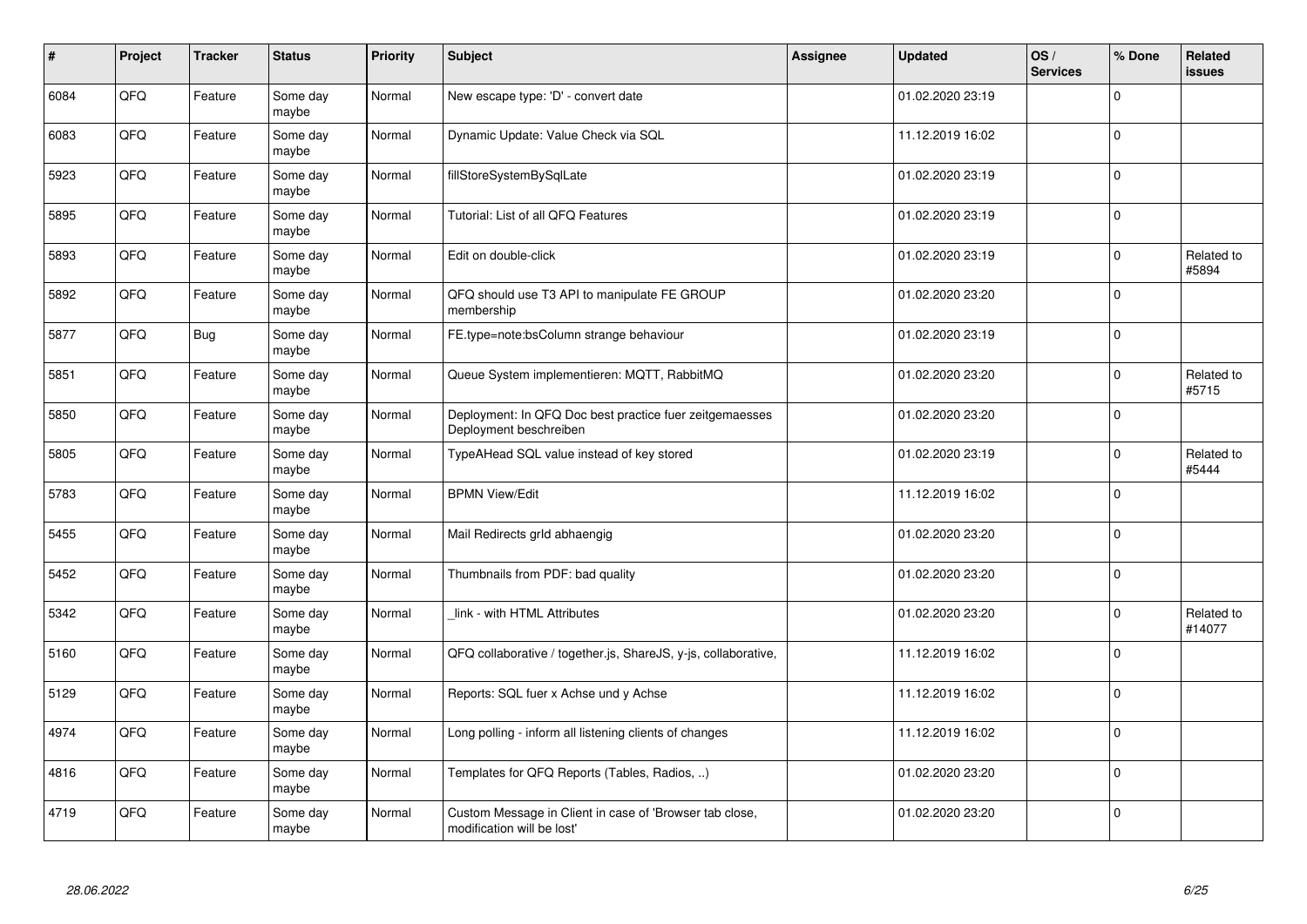| #    | Project | <b>Tracker</b> | <b>Status</b>     | <b>Priority</b> | Subject                                                                                                                                                       | <b>Assignee</b> | <b>Updated</b>   | OS/<br><b>Services</b> | % Done      | Related<br><b>issues</b>                    |
|------|---------|----------------|-------------------|-----------------|---------------------------------------------------------------------------------------------------------------------------------------------------------------|-----------------|------------------|------------------------|-------------|---------------------------------------------|
| 4640 | QFQ     | Feature        | Some day<br>maybe | Normal          | Rename System Forms                                                                                                                                           |                 | 01.02.2020 23:20 |                        | $\mathbf 0$ |                                             |
| 4627 | QFQ     | Feature        | Some day<br>maybe | Normal          | dbupdate: all tables - check 'create', 'modified' if it is possible<br>to change to default 'CURRENT_TIMESTAMP' and modified<br>'ON UPDATE CURRENT_TIMESTAMP' |                 | 01.02.2020 23:20 |                        | $\mathbf 0$ |                                             |
| 4626 | QFQ     | Feature        | Some day<br>maybe | Normal          | Mobile View: 'classBody=qfq-form-right' makes no sense                                                                                                        |                 | 01.02.2020 23:20 |                        | $\mathbf 0$ |                                             |
| 4551 | QFQ     | Feature        | Some day<br>maybe | Normal          | Set 'pills' via dynamicUpdate to show/hide/disabled                                                                                                           |                 | 01.02.2020 23:20 |                        | $\mathbf 0$ | Related to<br>#3752                         |
| 4546 | QFQ     | Bug            | Some day<br>maybe | Normal          | NH: SIP storage is destroyed                                                                                                                                  |                 | 01.02.2020 23:20 |                        | $\mathbf 0$ |                                             |
| 4536 | QFQ     | Feature        | Some day<br>maybe | Normal          | FE upload: problem with delete if mutliple uploads an<br>FE.name="                                                                                            |                 | 01.02.2020 23:20 |                        | $\mathbf 0$ |                                             |
| 4446 | QFQ     | Feature        | Some day<br>maybe | Normal          | New FE get same feldContainerId as last modifed FE                                                                                                            |                 | 01.02.2020 23:20 |                        | $\mathbf 0$ |                                             |
| 4445 | QFQ     | Feature        | Some day<br>maybe | Normal          | template group: Option to simulate fieldset                                                                                                                   |                 | 28.06.2021 14:11 |                        | $\mathbf 0$ |                                             |
| 4444 | QFQ     | Feature        | Some day<br>maybe | Normal          | FE.type=upload: detect mime type                                                                                                                              |                 | 11.12.2019 16:02 |                        | $\mathbf 0$ | Related to<br>#4303                         |
| 4443 | QFQ     | Feature        | Some day<br>maybe | Normal          | Form: multiple secondary tables                                                                                                                               |                 | 01.02.2020 23:20 |                        | $\mathbf 0$ |                                             |
| 4442 | QFQ     | Feature        | Some day<br>maybe | Normal          | Special Column Name: _link - new symbol G (Glyph) to<br>choose any available symbol                                                                           |                 | 11.12.2019 16:02 |                        | $\mathbf 0$ |                                             |
| 4441 | QFQ     | Bug            | Some day<br>maybe | Normal          | \$_SERVER Vars sollten nur aus dem Store genommen<br>werden - Code entsprechend anpassen.                                                                     |                 | 11.12.2019 16:02 |                        | $\mathbf 0$ |                                             |
| 4440 | QFQ     | Feature        | Some day<br>maybe | Normal          | Manual.rst: explain how to. expand PHP Session to 4h                                                                                                          |                 | 11.12.2019 16:02 |                        | $\mathbf 0$ |                                             |
| 4439 | QFQ     | Feature        | Some day<br>maybe | Normal          | Log: report all actions fired by an FE Element, incl. the<br>original directive (slaveld, sqlInsert, )                                                        |                 | 01.02.2020 23:20 |                        | $\mathbf 0$ | Related to<br>#4432,<br>Related to<br>#5458 |
| 4435 | QFQ     | Feature        | Some day<br>maybe | Normal          | Report: striptags - specify allowed tags                                                                                                                      |                 | 01.02.2020 23:20 |                        | $\mathbf 0$ |                                             |
| 4433 | QFG     | Feature        | Some day<br>maybe | Normal          | Log when SIP will be destroyed by QFQ for any (security)<br>reason                                                                                            |                 | 01.02.2020 23:20 |                        | $\pmb{0}$   | Related to<br>#4432,<br>Related to<br>#5458 |
| 4194 | QFQ     | Feature        | In Progress       | Normal          | Bootstrap 4 ist jetzt offiziel                                                                                                                                |                 | 03.05.2021 20:47 |                        | $\mathbf 0$ | Related to<br>#10114                        |
| 4138 | QFQ     | Bug            | Some day<br>maybe | Normal          | _style fehlt                                                                                                                                                  |                 | 11.12.2019 16:03 |                        | 0           |                                             |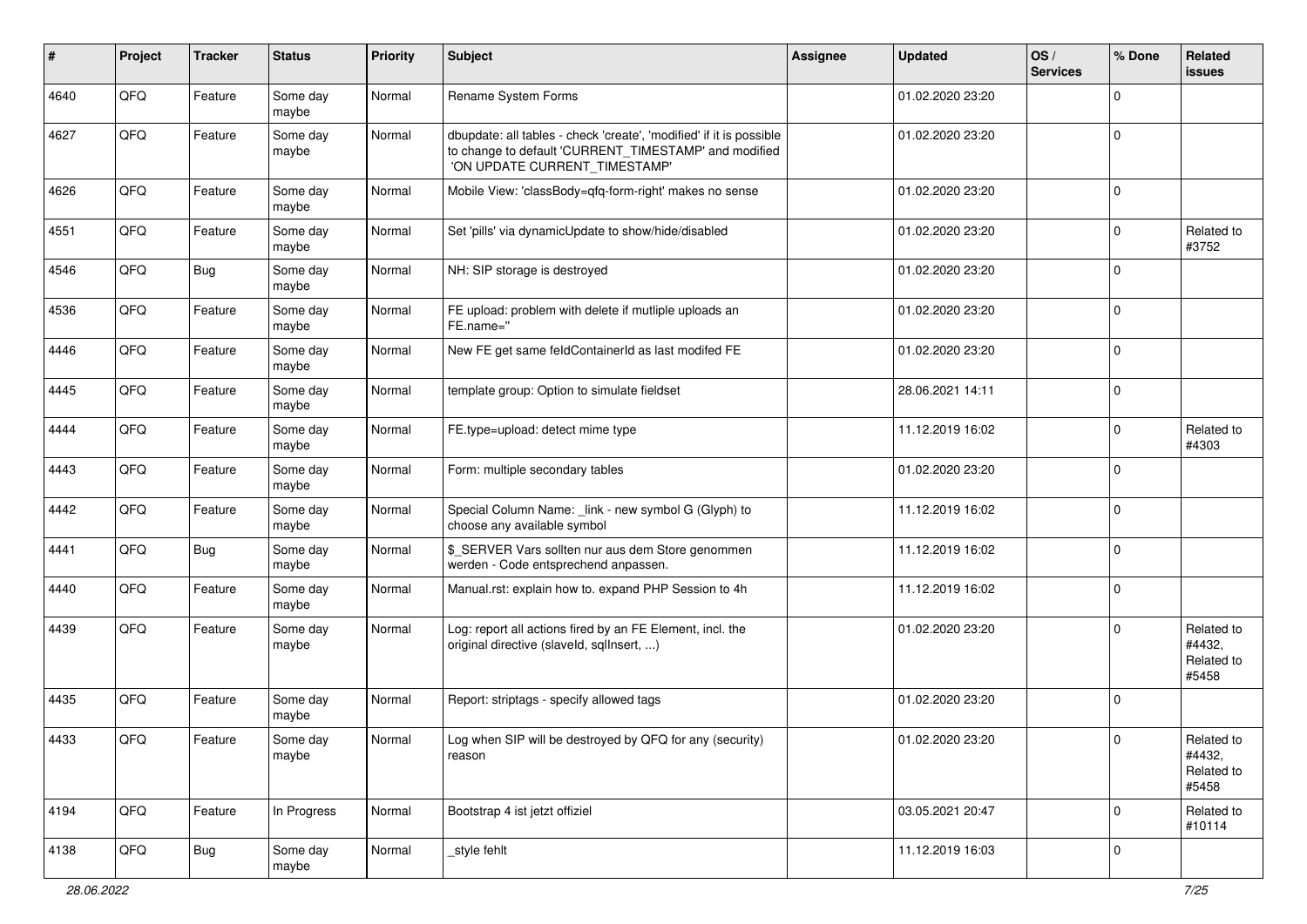| $\vert$ # | Project | <b>Tracker</b> | <b>Status</b>     | <b>Priority</b> | <b>Subject</b>                                                                                                                                           | Assignee        | <b>Updated</b>   | OS/<br><b>Services</b> | % Done       | Related<br><b>issues</b> |
|-----------|---------|----------------|-------------------|-----------------|----------------------------------------------------------------------------------------------------------------------------------------------------------|-----------------|------------------|------------------------|--------------|--------------------------|
| 4122      | QFQ     | <b>Bug</b>     | Some day<br>maybe | Normal          | file: Render Mode hat keinen Effekt                                                                                                                      |                 | 11.12.2019 16:03 |                        | <sup>0</sup> |                          |
| 4027      | QFQ     | Feature        | Some day<br>maybe | Normal          | Missing: orange 'check' / 'bullet'                                                                                                                       |                 | 11.12.2019 16:03 |                        | $\Omega$     |                          |
| 3880      | QFQ     | Feature        | Some day<br>maybe | Normal          | Form 'Form': anlegen einer Tabelle                                                                                                                       |                 | 14.01.2021 10:12 |                        | $\Omega$     |                          |
| 3879      | QFQ     | Feature        | Some day<br>maybe | Normal          | Form 'FormElement': Beim Feld 'name' rechts in der Notiz<br>einen Link einblenden - a) aktuelle Definition anzeigen, b)<br>Spalte in der Tabelle anlegen |                 | 11.12.2019 16:03 |                        | $\Omega$     |                          |
| 3878      | QFQ     | Feature        | Some day<br>maybe | Normal          | Form 'FormElement': Spalte 'name' typeAhead mit<br>Spaltennamen der Primarytable.                                                                        |                 | 11.12.2019 16:03 |                        | $\Omega$     |                          |
| 3646      | QFQ     | Feature        | Some day<br>maybe | Normal          | Moeglichkeit HTML Tags in Reports auszugeben (zu<br>enkodieren: htmlspecialchars)                                                                        |                 | 11.12.2019 16:02 |                        | $\Omega$     | Related to<br>#14320     |
| 3617      | QFQ     | Feature        | Some day<br>maybe | Normal          | Load javascripts at bottom                                                                                                                               |                 | 11.12.2019 16:02 |                        | $\Omega$     |                          |
| 3495      | QFQ     | Feature        | Some day<br>maybe | Normal          | Predifined Parameter werden nicht in '+' (add new record)<br>SIP gerendert.                                                                              |                 | 11.12.2019 16:02 |                        | $\Omega$     |                          |
| 2950      | QFQ     | Feature        | Some day<br>maybe | Normal          | Inhalt QFQ Records als File                                                                                                                              |                 | 11.12.2019 16:03 |                        | $\Omega$     |                          |
| 1623      | QFQ     | Feature        | Some day<br>maybe | Normal          | RealURL                                                                                                                                                  |                 | 11.12.2019 16:03 |                        | 30           |                          |
| 1510      | QFQ     | Feature        | Some day<br>maybe | Normal          | jquery von google laden, falls das nicht geht lokal                                                                                                      |                 | 11.12.2019 16:03 |                        | $\Omega$     |                          |
| 1253      | QFQ     | Feature        | Some day<br>maybe | Normal          | QF: Colorpicker                                                                                                                                          |                 | 11.12.2019 16:03 |                        | $\mathbf 0$  |                          |
| 1251      | QFQ     | Feature        | Some day<br>maybe | Normal          | QF: Combo                                                                                                                                                |                 | 11.12.2019 16:03 |                        | 0            |                          |
| 1234      | QFQ     | Feature        | Some day<br>maybe | Normal          | QF: Record numbering: Im Grid soll in Spalte 1 optional die<br>laufende Nummer der Records angezeigt werden.                                             |                 | 01.02.2020 23:20 |                        | $\Omega$     |                          |
| 955       | QFQ     | Feature        | Some day<br>maybe | Normal          | QF: Notizen vor/nach dem Form                                                                                                                            |                 | 01.02.2020 23:20 |                        | $\Omega$     |                          |
| 14185     | QFQ     | Feature        | New               | Normal          | External/Autocron.php - better suitable directory                                                                                                        | Support: System | 28.05.2022 11:03 |                        | $\Omega$     |                          |
| 13647     | QFQ     | <b>Bug</b>     | New               | Normal          | Autofocus funktioniert nicht auf Chrome                                                                                                                  | Benjamin Baer   | 19.03.2022 17:44 |                        | $\Omega$     |                          |
| 13528     | QFQ     | <b>Bug</b>     | New               | Normal          | qfq.io > releases: es wird kein neues Release angelegt                                                                                                   | Benjamin Baer   | 19.03.2022 17:46 |                        | $\Omega$     |                          |
| 12556     | QFQ     | Feature        | <b>New</b>        | Normal          | Pills Title: colored = static or dynamic on allrequiredgiven                                                                                             | Benjamin Baer   | 19.03.2022 17:49 |                        | $\Omega$     |                          |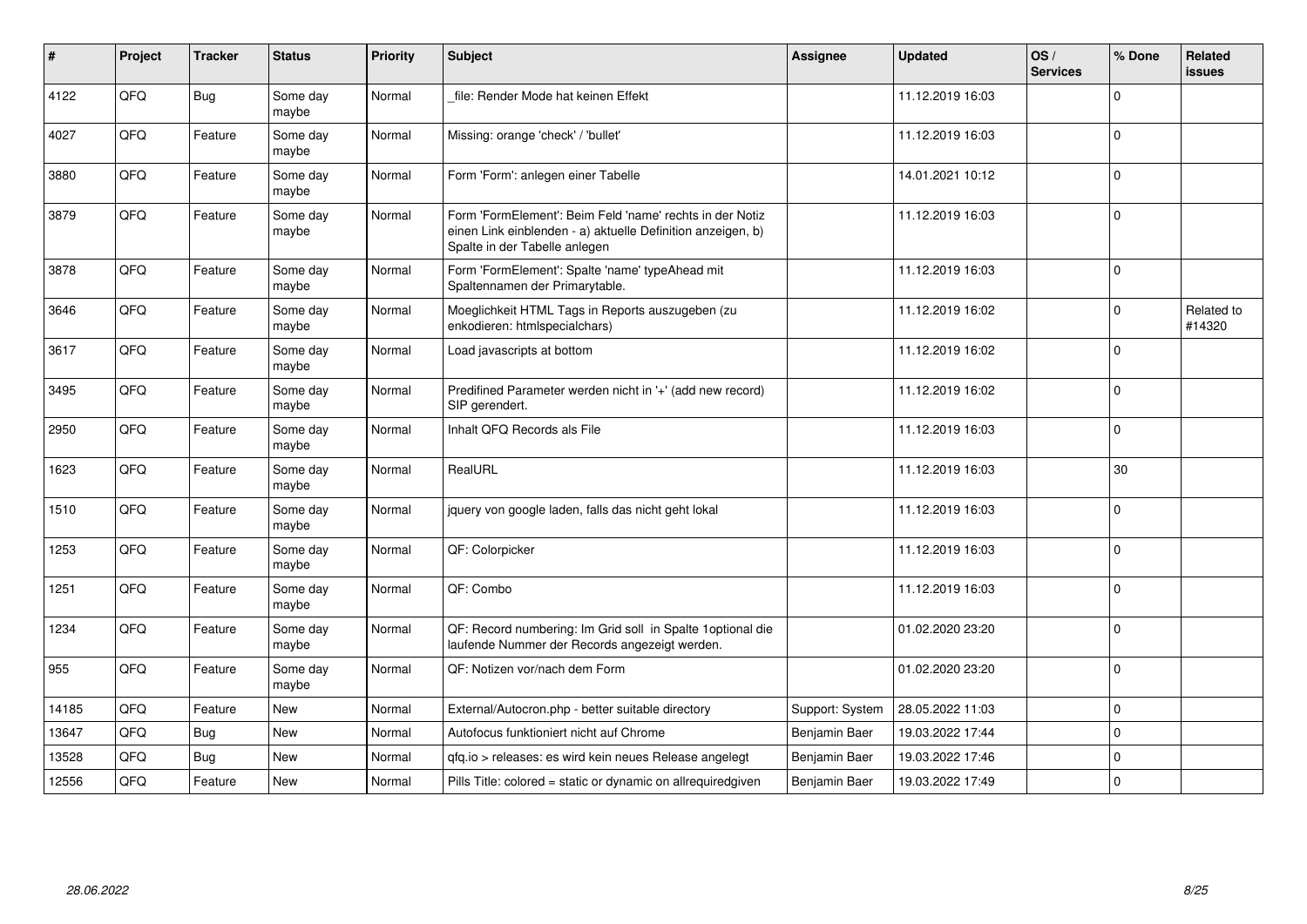| #     | Project | <b>Tracker</b> | <b>Status</b>     | <b>Priority</b> | <b>Subject</b>                                                                     | Assignee      | <b>Updated</b>   | OS/<br><b>Services</b> | % Done      | Related<br><b>issues</b>                                               |
|-------|---------|----------------|-------------------|-----------------|------------------------------------------------------------------------------------|---------------|------------------|------------------------|-------------|------------------------------------------------------------------------|
| 12490 | QFQ     | Feature        | <b>New</b>        | Normal          | Loading Plugins in QFQ - see what tinymce does. (lazy<br>loading)                  | Benjamin Baer | 08.06.2022 10:37 |                        | $\Omega$    | Related to<br>#12611,<br>Related to<br>#10013,<br>Related to<br>#7732  |
| 12476 | QFQ     | Feature        | New               | Normal          | clearMe: a) should trigger 'dirty', b) sticky on textarea resize                   | Benjamin Baer | 04.01.2022 08:40 |                        | $\mathbf 0$ | Related to<br>#9528                                                    |
| 10003 | QFQ     | Feature        | Priorize          | Normal          | fieldset: stronger visualize group                                                 | Benjamin Baer | 12.02.2020 08:13 |                        | $\mathbf 0$ |                                                                        |
| 9898  | QFQ     | <b>Bug</b>     | Feedback          | Normal          | Formular trotz Timeout gespeichert                                                 | Benjamin Baer | 01.02.2020 15:56 |                        | $\mathbf 0$ |                                                                        |
| 9535  | QFQ     | <b>Bug</b>     | Feedback          | Normal          | Report:  AS '_vertical' - column to wide - vertical >> rot45,<br>rot <sub>90</sub> | Benjamin Baer | 01.02.2020 15:56 |                        | $\mathbf 0$ |                                                                        |
| 9135  | QFQ     | Feature        | Priorize          | Normal          | Progress Bar generic / replace old hourglass download<br>popup                     | Benjamin Baer | 03.01.2022 07:43 |                        | $\mathbf 0$ |                                                                        |
| 9130  | QFQ     | Feature        | Some day<br>maybe | Normal          | tablesorter: Automatic Row numbering / Zeilenummer                                 | Benjamin Baer | 01.02.2020 23:22 |                        | $\Omega$    |                                                                        |
| 8522  | QFQ     | Feature        | Some day<br>maybe | Normal          | build QFQ - npm warnings                                                           | Benjamin Baer | 01.02.2020 23:19 |                        | 50          |                                                                        |
| 7965  | QFQ     | Feature        | Priorize          | Normal          | Input type 'text' with visual format - currency                                    | Benjamin Baer | 03.01.2022 07:45 |                        | $\pmb{0}$   |                                                                        |
| 7732  | QFQ     | Feature        | Some day<br>maybe | Normal          | Javascript: Lazy Loading der add on libs                                           | Benjamin Baer | 08.06.2022 10:38 |                        | $\Omega$    | Related to<br>#12611,<br>Related to<br>#12490,<br>Related to<br>#10013 |
| 7730  | QFQ     | Feature        | Priorize          | Normal          | SELECT Box: title in between                                                       | Benjamin Baer | 01.02.2020 23:22 |                        | $\mathbf 0$ |                                                                        |
| 6972  | QFQ     | Feature        | Some day<br>maybe | Normal          | Fabric Clipboard / cross browser tab                                               | Benjamin Baer | 01.02.2020 23:21 |                        | $\mathbf 0$ |                                                                        |
| 6970  | QFQ     | Feature        | Some day<br>maybe | Normal          | tablesorter: default fuer 'sortReset' aendern von 'Ctrl' zu 'Alt'                  | Benjamin Baer | 01.02.2020 23:21 |                        | 0           |                                                                        |
| 6870  | QFQ     | Feature        | Priorize          | Normal          | Click on '_link' triggers an API call                                              | Benjamin Baer | 03.01.2022 08:25 |                        | $\mathbf 0$ |                                                                        |
| 6801  | QFQ     | Feature        | Priorize          | Normal          | Fabric: Maximize / Fulllscreen                                                     | Benjamin Baer | 21.03.2022 09:56 |                        | $\mathbf 0$ |                                                                        |
| 6566  | QFQ     | Bug            | Priorize          | Normal          | Link Function 'delete': provided parameter missing on page<br>reload               | Benjamin Baer | 03.01.2022 08:08 |                        | $\Omega$    |                                                                        |
| 6224  | QFQ     | Feature        | Priorize          | Normal          | Dynamic update: fade in/out fields                                                 | Benjamin Baer | 21.03.2022 09:50 |                        | $\mathbf 0$ |                                                                        |
| 6140  | QFQ     | <b>Bug</b>     | Priorize          | Normal          | QFQ DnD Sort: Locked fields                                                        | Benjamin Baer | 21.03.2022 09:56 |                        | $\Omega$    |                                                                        |
| 5562  | QFQ     | Feature        | Priorize          | Normal          | Drag'n'Drop fuer Uploads                                                           | Benjamin Baer | 21.03.2022 09:52 |                        | $\Omega$    | Related to<br>#9706                                                    |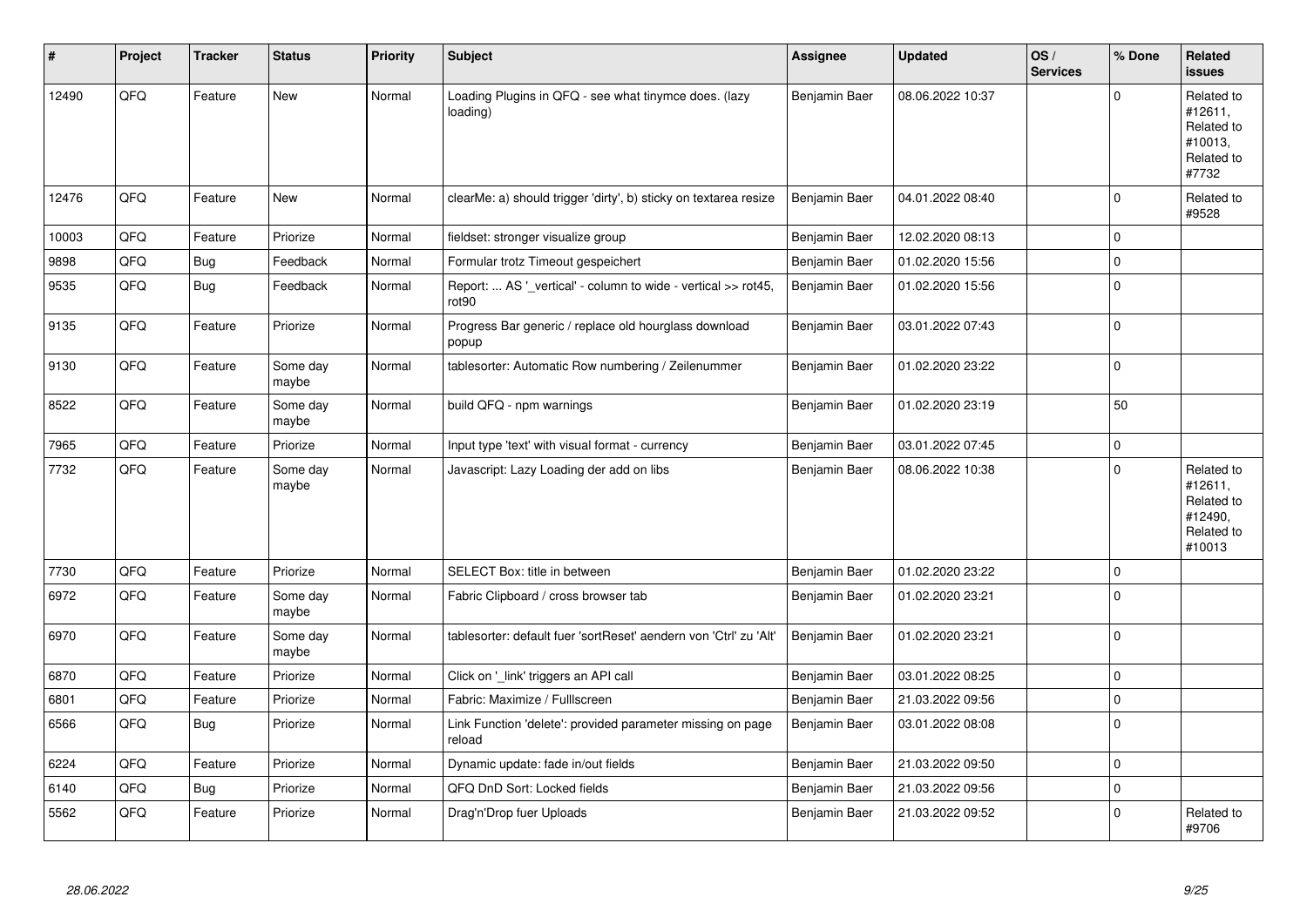| #     | Project | <b>Tracker</b> | <b>Status</b>     | <b>Priority</b> | <b>Subject</b>                                                                                                                                           | <b>Assignee</b>     | <b>Updated</b>   | OS/<br><b>Services</b> | % Done      | Related<br><b>issues</b>                    |
|-------|---------|----------------|-------------------|-----------------|----------------------------------------------------------------------------------------------------------------------------------------------------------|---------------------|------------------|------------------------|-------------|---------------------------------------------|
| 5389  | QFQ     | Feature        | Some day<br>maybe | Normal          | QFQ Design: Multline label / note                                                                                                                        | Benjamin Baer       | 01.02.2020 23:19 |                        | $\Omega$    |                                             |
| 5366  | QFQ     | Feature        | Priorize          | Normal          | Saving with keyboard shortcuts                                                                                                                           | Benjamin Baer       | 21.03.2022 09:47 |                        | $\mathbf 0$ |                                             |
| 5024  | QFQ     | Feature        | Some day<br>maybe | Normal          | Fabric: Generate PDF with edits                                                                                                                          | Benjamin Baer       | 01.02.2020 23:20 |                        | $\Omega$    | Related to<br>#10704                        |
| 4457  | QFQ     | Bug            | Priorize          | Normal          | typeahead: pressing return to select an item, saves the form<br>and closes the form.                                                                     | Benjamin Baer       | 03.01.2022 08:01 |                        | $\Omega$    | Related to<br>#4398                         |
| 4454  | QFQ     | Bug            | Some day<br>maybe | Normal          | Required Elements: multiple elements in a row - whole row<br>marked if only one input is empty.                                                          | Benjamin Baer       | 01.02.2020 23:20 |                        | $\Omega$    |                                             |
| 4420  | QFQ     | Feature        | Some day<br>maybe | Normal          | Client: Local Storage - store the changes of a form, local in<br>the browser.                                                                            | Benjamin Baer       | 11.12.2019 16:02 |                        | $\Omega$    |                                             |
| 4398  | QFQ     | Bug            | Some day<br>maybe | Normal          | Typeahead: mouse click in a prefilled input opens a single<br>item dropdown with the current value - click on it seems to<br>set the value, not the key. | Benjamin Baer       | 01.02.2020 23:20 |                        | $\Omega$    | Related to<br>#4457                         |
| 3692  | QFQ     | Feature        | Some day<br>maybe | Normal          | QFQ Webseite                                                                                                                                             | Benjamin Baer       | 11.12.2019 16:02 |                        | $\Omega$    | Related to<br>#5033                         |
| 3415  | QFQ     | Feature        | Some day<br>maybe | Normal          | FE Login Box Templatefile                                                                                                                                | Benjamin Baer       | 11.12.2019 16:02 |                        | $\Omega$    |                                             |
| 2665  | QFQ     | Bug            | Priorize          | Normal          | Dynamic Update funktioniert nicht, wenn beim<br>entsprechenden FormElement eine size angegeben ist.                                                      | Benjamin Baer       | 03.01.2022 08:12 |                        | 30          |                                             |
| 2063  | QFQ     | Bug            | Some day<br>maybe | Normal          | Pills auf 'inaktiv' setzen falls keine Element auf dem Pill<br>sichtbar sind.                                                                            | Benjamin Baer       | 11.12.2019 16:03 |                        | $\Omega$    | Related to<br>#3752                         |
| 14371 | QFQ     | Feature        | Priorize          | Normal          | LDAP via REPORT                                                                                                                                          | Carsten Rose        | 19.06.2022 16:37 |                        | $\mathbf 0$ |                                             |
| 14323 | QFQ     | <b>Bug</b>     | In Progress       | Normal          | Report: render=both single - no impact                                                                                                                   | Carsten Rose        | 19.06.2022 18:31 |                        | 0           |                                             |
| 14305 | QFQ     | <b>Bug</b>     | New               | Normal          | Inline Report editing does not create history entries                                                                                                    | Carsten Rose        | 10.06.2022 11:55 |                        | $\mathbf 0$ |                                             |
| 14304 | QFQ     | Bug            | <b>New</b>        | Normal          | table sorter view safer does not work                                                                                                                    | Carsten Rose        | 10.06.2022 11:49 |                        | $\mathbf 0$ |                                             |
| 14290 | QFQ     | Feature        | Priorize          | Normal          | FormEditor: Show Table Definition                                                                                                                        | Carsten Rose        | 19.06.2022 16:37 |                        | $\mathbf 0$ |                                             |
| 14283 | QFQ     | <b>Bug</b>     | Priorize          | Normal          | HEIC / HEIF convert doesn't trigger                                                                                                                      | Carsten Rose        | 19.06.2022 16:37 |                        | $\Omega$    |                                             |
| 14233 | QFQ     | <b>Bug</b>     | <b>New</b>        | Normal          | AS link: question - HTML is not rendered                                                                                                                 | Carsten Rose        | 28.05.2022 11:02 |                        | $\mathbf 0$ |                                             |
| 14175 | QFQ     | Bug            | In Progress       | Normal          | Opening a form with no QFQ Session cookie fails                                                                                                          | <b>Carsten Rose</b> | 03.06.2022 10:40 |                        | $\mathbf 0$ |                                             |
| 14091 | QFQ     | <b>Bug</b>     | New               | Normal          | inconsistent template path for twig                                                                                                                      | Carsten Rose        | 19.04.2022 18:36 |                        | $\mathbf 0$ |                                             |
| 14090 | QFQ     | Feature        | New               | Normal          | Nützliche _script funktionen                                                                                                                             | Carsten Rose        | 28.05.2022 11:03 |                        | 0           |                                             |
| 14077 | QFQ     | <b>Bug</b>     | New               | Normal          | As _link: Attribute 'class' missing by r:1 and r:3 - but should<br>set                                                                                   | Carsten Rose        | 28.05.2022 11:02 |                        | $\mathbf 0$ | Related to<br>#5342,<br>Related to<br>#4343 |
| 13843 | QFQ     | Feature        | New               | Normal          | Create JWT via QFQ                                                                                                                                       | Carsten Rose        | 19.03.2022 17:42 |                        | 0           |                                             |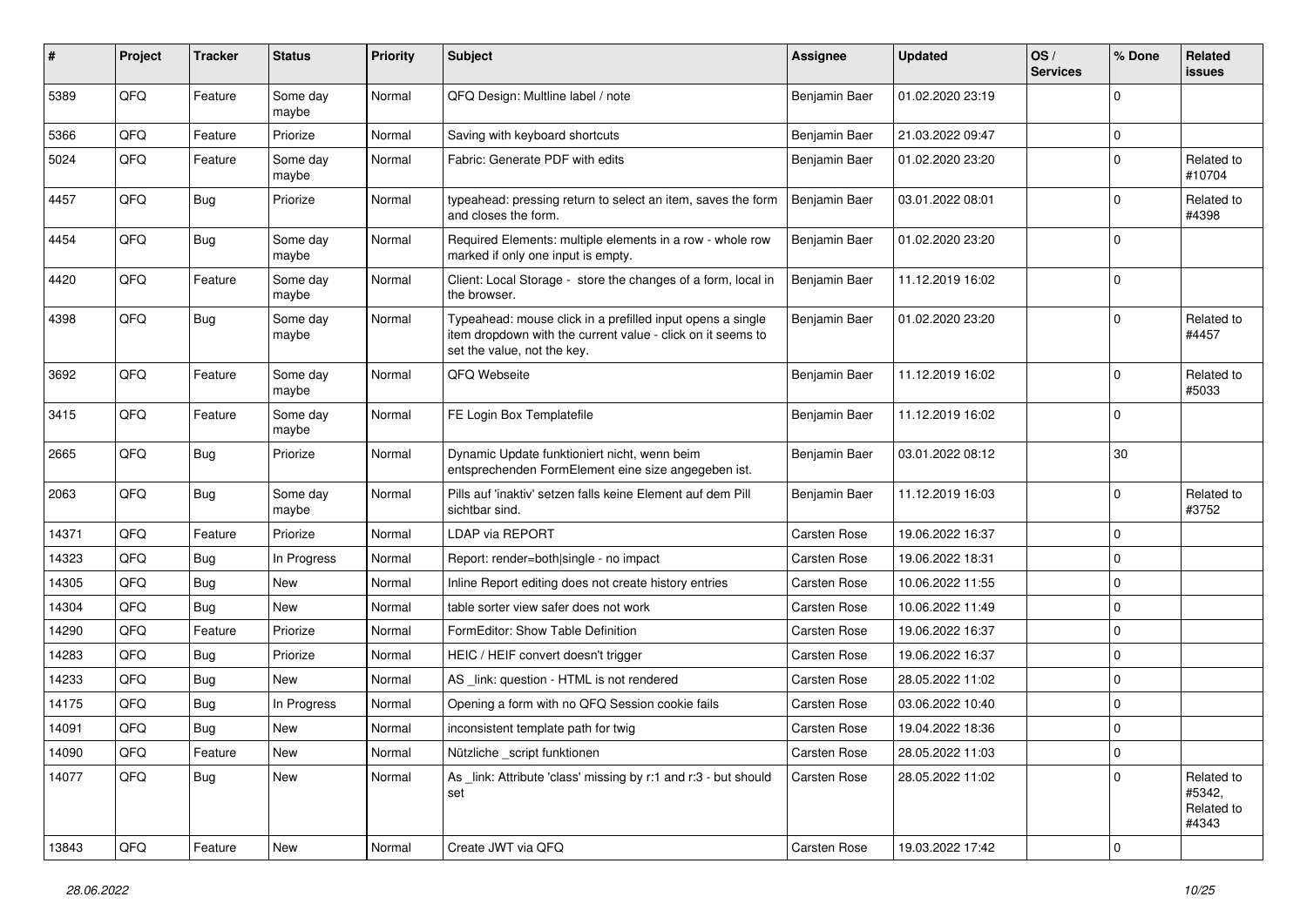| #     | <b>Project</b> | <b>Tracker</b> | <b>Status</b>              | <b>Priority</b> | <b>Subject</b>                                                                                                                                      | Assignee            | <b>Updated</b>   | OS/<br><b>Services</b> | % Done       | Related<br>issues                                                     |
|-------|----------------|----------------|----------------------------|-----------------|-----------------------------------------------------------------------------------------------------------------------------------------------------|---------------------|------------------|------------------------|--------------|-----------------------------------------------------------------------|
| 13841 | QFQ            | Feature        | <b>New</b>                 | Normal          | Create PDF via iText - evaluate                                                                                                                     | Carsten Rose        | 19.03.2022 17:42 |                        | $\Omega$     |                                                                       |
| 13706 | QFQ            | <b>Bug</b>     | <b>New</b>                 | Normal          | Wrong CheckType in FieldElement LastStatus of Form Cron                                                                                             | Carsten Rose        | 21.01.2022 18:20 |                        | $\Omega$     |                                                                       |
| 13700 | QFQ            | Feature        | <b>New</b>                 | Normal          | Redesign gfg.io Seite                                                                                                                               | Carsten Rose        | 19.03.2022 17:43 |                        | $\Omega$     |                                                                       |
| 13659 | QFQ            | Bug            | <b>New</b>                 | Normal          | wrong sanitize class applied to R-store                                                                                                             | <b>Carsten Rose</b> | 15.01.2022 14:23 |                        | $\Omega$     |                                                                       |
| 13592 | QFQ            | <b>Bug</b>     | New                        | Normal          | QFQ Build Queue: das vergeben von Tags klappt nicht. Es<br>werden keine Releases gebaut.                                                            | Carsten Rose        | 19.03.2022 17:45 |                        | $\Omega$     |                                                                       |
| 13566 | QFQ            | Feature        | Ready to sync<br>(develop) | Normal          | Delete config-example.qfq.php file                                                                                                                  | Carsten Rose        | 23.12.2021 09:25 |                        | $\Omega$     |                                                                       |
| 13467 | QFQ            | Feature        | <b>New</b>                 | Normal          | ChangeLog Generator                                                                                                                                 | Carsten Rose        | 19.03.2022 17:46 |                        | $\Omega$     | Related to<br>#11460                                                  |
| 13460 | QFQ            | <b>Bug</b>     | <b>New</b>                 | Normal          | Doc: Password set/reset  password should not processed<br>with 'html encode'                                                                        | <b>Carsten Rose</b> | 19.03.2022 17:46 |                        | $\Omega$     |                                                                       |
| 13451 | QFQ            | Bug            | New                        | Normal          | Character Counter / Max Character: Problem in Safari                                                                                                | Carsten Rose        | 15.04.2022 17:18 |                        | $\Omega$     |                                                                       |
| 13354 | QFQ            | Feature        | <b>New</b>                 | Normal          | Using Websocket in QFQ                                                                                                                              | <b>Carsten Rose</b> | 10.11.2021 15:47 |                        | $\Omega$     |                                                                       |
| 13332 | QFQ            | <b>Bug</b>     | <b>New</b>                 | Normal          | Multi Form: Required Felder werden visuell nicht markiert.                                                                                          | Carsten Rose        | 19.03.2022 17:47 |                        | $\Omega$     |                                                                       |
| 13331 | QFQ            | <b>Bug</b>     | <b>New</b>                 | Normal          | Multi Form: Clear Icon misplaced                                                                                                                    | <b>Carsten Rose</b> | 19.03.2022 17:47 |                        | $\Omega$     |                                                                       |
| 13330 | QFQ            | Feature        | In Progress                | Normal          | Multi Form: Upload                                                                                                                                  | Carsten Rose        | 07.11.2021 12:40 |                        | 50           | Related to<br>#9706                                                   |
| 12716 | QFQ            | <b>Bug</b>     | <b>New</b>                 | Normal          | template group: Pattern only applied to first instance                                                                                              | <b>Carsten Rose</b> | 19.03.2022 17:47 |                        | $\Omega$     |                                                                       |
| 12714 | QFQ            | <b>Bug</b>     | <b>New</b>                 | Normal          | Conversion of GIF to PDF broken when GIF contains Alpha.                                                                                            | Carsten Rose        | 19.03.2022 17:49 |                        | $\Omega$     |                                                                       |
| 12679 | QFQ            | Feature        | <b>New</b>                 | Normal          | tablesorter: custom column width                                                                                                                    | Carsten Rose        | 16.06.2021 11:10 |                        | $\Omega$     |                                                                       |
| 12664 | QFQ            | Feature        | <b>New</b>                 | Normal          | TinyMCE: report/remove malicous HTML/JS Code                                                                                                        | Carsten Rose        | 19.03.2022 17:47 |                        | <sup>n</sup> | Related to<br>#14320                                                  |
| 12632 | QFQ            | Feature        | <b>New</b>                 | Normal          | TinyMCE: Prepare CSS classes for images                                                                                                             | Carsten Rose        | 04.06.2021 14:35 |                        | 100          | Blocked by<br>#12186                                                  |
| 12611 | QFQ            | Feature        | Some day<br>maybe          | Normal          | Refactoring: Bootstrap with Lazy Loading                                                                                                            | Carsten Rose        | 08.06.2022 10:37 |                        | $\Omega$     | Related to<br>#12490,<br>Related to<br>#10013.<br>Related to<br>#7732 |
| 12603 | QFQ            | Feature        | <b>New</b>                 | Normal          | Dropdown (Select), Radio, checkbox:<br>itemListAlways={{!SELECT key, value}}                                                                        | <b>Carsten Rose</b> | 19.03.2022 17:47 |                        | $\Omega$     |                                                                       |
| 12584 | QFQ            | Feature        | Feedback                   | Normal          | T3 v10 migration script: replace alias-patterns (v11)                                                                                               | Carsten Rose        | 28.05.2022 11:12 |                        | 100          |                                                                       |
| 12581 | QFQ            | Bug            | <b>New</b>                 | Normal          | Form.forward=close: Record 'new' in new browser tab ><br>save (& close) >> Form is not reloaded with new created<br>record id and stays in mode=new | Carsten Rose        | 19.03.2022 17:48 |                        | $\Omega$     |                                                                       |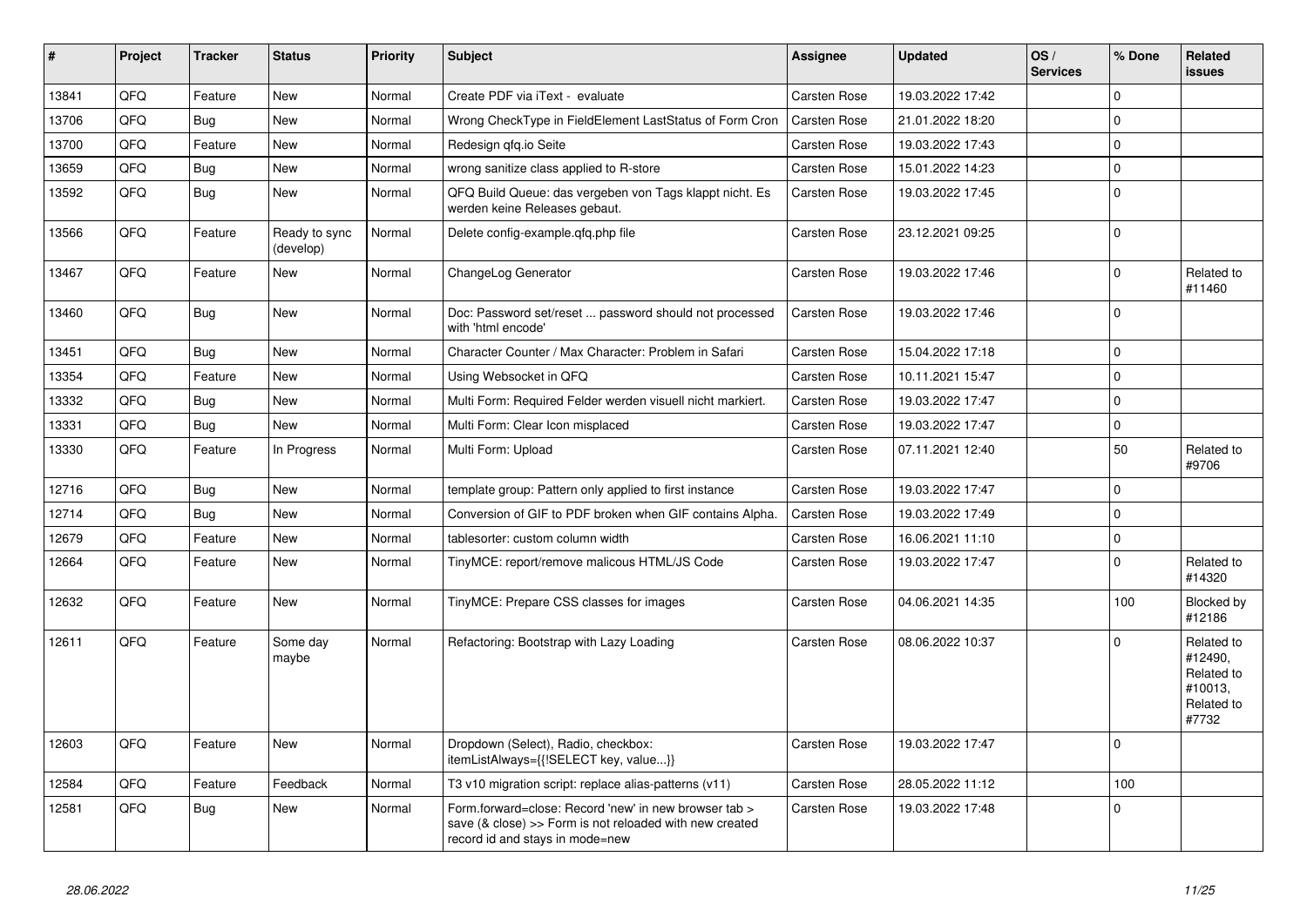| #     | Project | <b>Tracker</b> | <b>Status</b>     | <b>Priority</b> | <b>Subject</b>                                                                                                 | Assignee            | Updated          | OS/<br><b>Services</b> | % Done         | Related<br>issues                                                      |
|-------|---------|----------------|-------------------|-----------------|----------------------------------------------------------------------------------------------------------------|---------------------|------------------|------------------------|----------------|------------------------------------------------------------------------|
| 12546 | QFQ     | Bug            | Feedback          | Normal          | Branch 'Development' - Unit Tests mit dirty workaround<br>angepasst                                            | Carsten Rose        | 19.03.2022 17:48 |                        | $\Omega$       |                                                                        |
| 12520 | QFQ     | <b>Bug</b>     | <b>New</b>        | Normal          | Switch FE User: still active even FE User session expired                                                      | <b>Carsten Rose</b> | 19.03.2022 17:48 |                        | $\Omega$       |                                                                        |
| 12512 | QFQ     | Bug            | New               | Normal          | Some MySQL Installation can't use 'stored procedures'                                                          | Carsten Rose        | 19.03.2022 17:48 |                        | $\Omega$       |                                                                        |
| 12504 | QFQ     | Feature        | Priorize          | Normal          | sgl.log: report fe.id                                                                                          | Carsten Rose        | 05.05.2021 22:09 |                        | $\mathbf 0$    |                                                                        |
| 12503 | QFQ     | Feature        | Priorize          | Normal          | Detect dangerous UPDATE statement with missing WHERE                                                           | Carsten Rose        | 05.05.2021 22:09 |                        | $\Omega$       |                                                                        |
| 12480 | QFQ     | Feature        | <b>New</b>        | Normal          | If QFQ upgrade is running, block further request                                                               | Carsten Rose        | 03.05.2021 20:45 |                        | $\overline{0}$ |                                                                        |
| 12477 | QFQ     | Feature        | New               | Normal          | Support for refactoring: Form, FormElement, diverse<br>Tabellen/Spalten, tt-content Records                    | <b>Carsten Rose</b> | 03.05.2021 20:45 |                        | $\overline{0}$ |                                                                        |
| 12474 | QFQ     | Feature        | <b>New</b>        | Normal          | Check BaseConfigURL if it is given and the the last char is '/'                                                | Carsten Rose        | 03.05.2021 20:45 |                        | $\overline{0}$ |                                                                        |
| 12465 | QFQ     | Feature        | New               | Normal          | QFQ Function: use in FE to fill StoreRecord                                                                    | Carsten Rose        | 05.05.2021 21:58 |                        | $\mathbf 0$    |                                                                        |
| 12452 | QFQ     | Feature        | Priorize          | Normal          | BaseURL: alsways with '/' at the end                                                                           | <b>Carsten Rose</b> | 19.06.2022 13:45 |                        | $\Omega$       | Related to<br>#10782                                                   |
| 12440 | QFQ     | Feature        | In Progress       | Normal          | Typo3 V10 upgrade (durchfuehren und testen)                                                                    | <b>Carsten Rose</b> | 21.03.2022 09:53 |                        | 50             | Related to<br>#12357,<br>Related to<br>#12067.<br>Related to<br>#10661 |
| 12439 | QFQ     | Feature        | In Progress       | Normal          | TinyMCE Paste from Word & Character Count/Limit                                                                | <b>Carsten Rose</b> | 05.05.2021 22:15 |                        | $\overline{0}$ |                                                                        |
| 12413 | QFQ     | Feature        | New               | Normal          | STORE_TYPO3: enhance for {{be_users.email:T}},<br>{{fe users.email:T}}                                         | <b>Carsten Rose</b> | 03.05.2021 20:45 |                        | $\Omega$       | Related to<br>#12412,<br>Related to<br>#10012                          |
| 12412 | QFQ     | Feature        | <b>New</b>        | Normal          | Action/Escape qualifier 'e' (empty), '0': if given, an empty<br>string (or '0') will be treated as 'not found' | Carsten Rose        | 08.05.2021 09:40 |                        | $\Omega$       | Related to<br>#12413,<br>Related to<br>#10012                          |
| 12400 | QFQ     | Feature        | <b>New</b>        | Normal          | Tutorial ist in QFQ Doku, Wird in der Suche gefunden, es<br>gibt aber kein Menupunkt - Inhalt ueberpruefen     | Carsten Rose        | 03.05.2021 20:45 |                        | $\overline{0}$ |                                                                        |
| 12337 | QFQ     | Feature        | Some day<br>maybe | Normal          | Database.php: better caching                                                                                   | Carsten Rose        | 16.09.2021 15:10 |                        | $\Omega$       |                                                                        |
| 12330 | QFQ     | Feature        | New               | Normal          | Copy to input field / text area / TinyMCE                                                                      | <b>Carsten Rose</b> | 07.04.2021 09:01 |                        | $\overline{0}$ |                                                                        |
| 12327 | QFQ     | Bug            | <b>New</b>        | Normal          | Copy to clipboard: Glyphicon can not be changed                                                                | <b>Carsten Rose</b> | 27.12.2021 17:59 |                        | $\Omega$       |                                                                        |
| 12325 | QFQ     | Bug            | Priorize          | Normal          | MultiDB form.dblndex not working for report syntax                                                             | Carsten Rose        | 07.09.2021 13:37 |                        | $\Omega$       | Related to<br>#12145,<br>Related to<br>#12314                          |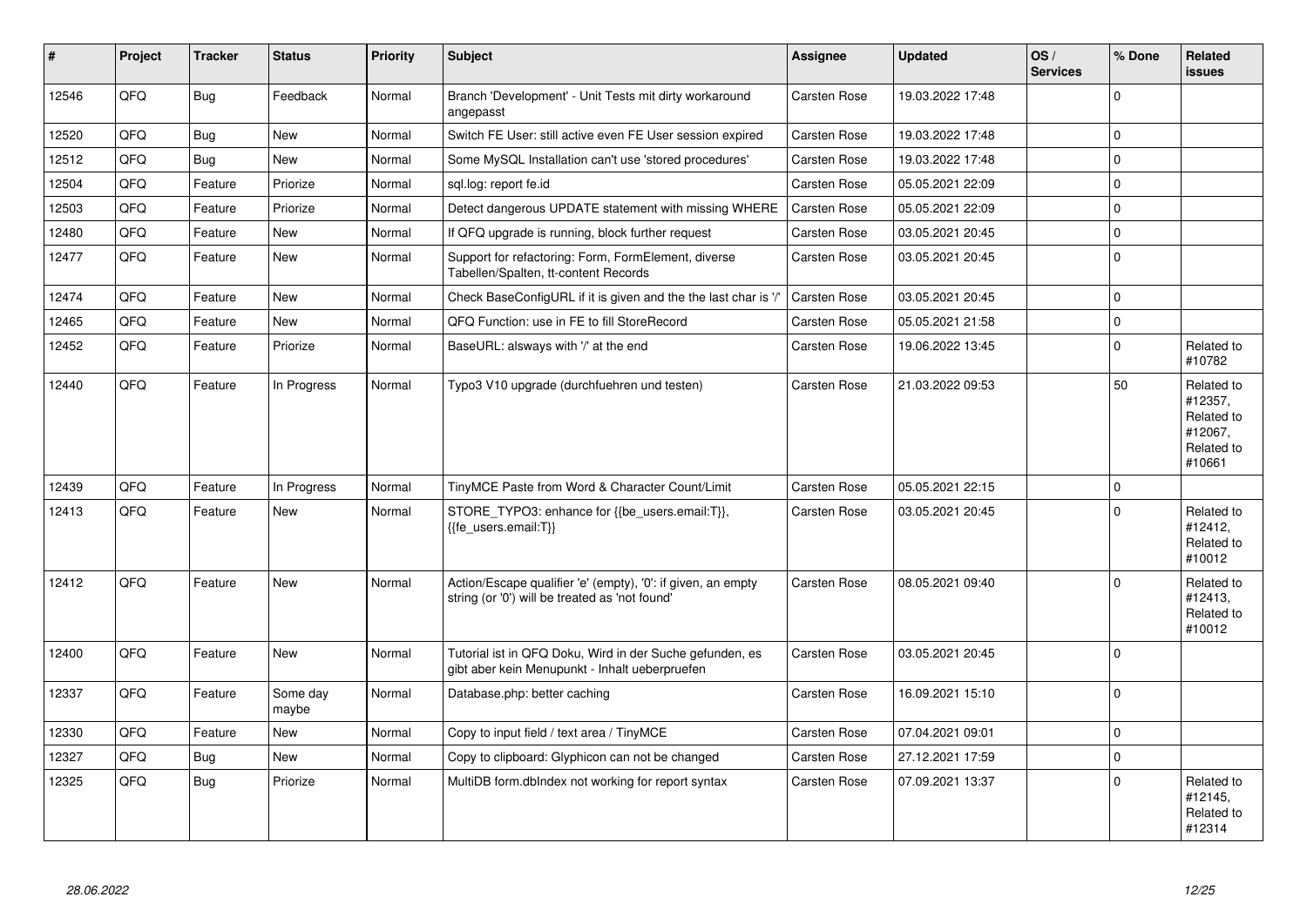| #     | Project | <b>Tracker</b> | <b>Status</b>     | <b>Priority</b> | <b>Subject</b>                                                                                       | Assignee                                               | <b>Updated</b>   | OS/<br><b>Services</b> | % Done   | Related<br>issues                            |                      |
|-------|---------|----------------|-------------------|-----------------|------------------------------------------------------------------------------------------------------|--------------------------------------------------------|------------------|------------------------|----------|----------------------------------------------|----------------------|
| 12315 | QFQ     | Feature        | Some day<br>maybe | Normal          | Form History (Diffs) / Backups                                                                       | Carsten Rose                                           | 16.09.2021 15:10 |                        | $\Omega$ |                                              |                      |
| 12269 | QFQ     | Feature        | <b>New</b>        | Normal          | 2FA - Login                                                                                          | <b>Carsten Rose</b>                                    | 03.05.2021 20:45 |                        | $\Omega$ |                                              |                      |
| 12187 | QFQ     | Bug            | <b>New</b>        | Normal          | Trigger FormAsFile() via Report: probably problem with multi<br>DB setup                             | <b>Carsten Rose</b>                                    | 20.03.2021 21:20 |                        | $\Omega$ |                                              |                      |
| 12163 | QFQ     | Feature        | <b>New</b>        | Normal          | Checkbox: table wrap                                                                                 | Carsten Rose                                           | 03.05.2021 20:51 |                        | $\Omega$ |                                              |                      |
| 12162 | QFQ     | Feature        | <b>New</b>        | Normal          | FE.type=sendmail: personalized mailing (several mails) via<br>template                               | Carsten Rose                                           | 03.05.2021 20:45 |                        | $\Omega$ |                                              |                      |
| 12146 | QFQ     | Feature        | <b>New</b>        | Normal          | Autocron Job: Anzeigen wann der naechste Job ausgefuehrt<br>wird, resp das er nicht ausgefuehrt wird | <b>Carsten Rose</b>                                    | 15.03.2021 15:23 |                        | $\Omega$ |                                              |                      |
| 12133 | QFQ     | <b>Bug</b>     | <b>New</b>        | Normal          | NPM, phpSpreadSheet aktualisieren                                                                    | Carsten Rose                                           | 15.03.2021 09:04 |                        | $\Omega$ |                                              |                      |
| 12119 | QFQ     | Feature        | <b>New</b>        | Normal          | AS paged: error message missing if there ist no 'r' argument.                                        | Carsten Rose                                           | 03.05.2021 20:51 |                        | $\Omega$ |                                              |                      |
| 12109 | QFQ     | Feature        | <b>New</b>        | Normal          | Donwload Link: Plain, SIP, Persistent Link, Peristent SIP -<br>new notation                          | Carsten Rose                                           | 03.05.2021 20:45 |                        | $\Omega$ | Related to<br>#12085                         |                      |
| 12045 | QFQ     | <b>Bug</b>     | <b>New</b>        | Normal          | templateGroup afterSave FE: Aufruf ohne<br>sqlHonorFormElements funktioniert nicht                   | Carsten Rose                                           | 18.02.2021 16:33 |                        | $\Omega$ |                                              |                      |
| 12040 | QFQ     | <b>Bug</b>     | <b>New</b>        | Normal          | FE Mode 'hidden' für zwei FEs auf einer Zeile                                                        | <b>Carsten Rose</b>                                    | 18.02.2021 10:13 |                        | $\Omega$ |                                              |                      |
| 12024 | QFQ     | Feature        | <b>New</b>        | Normal          | Excel Export: text columns by default decode<br>htmlspeciachar()                                     | Carsten Rose                                           | 17.02.2021 23:55 |                        | $\Omega$ | Related to<br>#12022                         |                      |
| 12023 | QFQ     | Feature        | New               | Normal          | MySQL Stored Precdure: QDECODESPECIALCHAR()                                                          | <b>Carsten Rose</b>                                    | 16.02.2021 11:16 |                        | $\Omega$ | Related to<br>#12022                         |                      |
| 11980 | QFQ     | Feature        | In Progress       | Normal          | protected verzeichnis MUSS geschützt werden                                                          | Carsten Rose                                           | 07.09.2021 13:30 |                        | $\Omega$ |                                              |                      |
| 11955 | QFQ     | Feature        | New               | Normal          | subrecord: new title option to set <th> attributes - e.g. to<br/>customize tablesorter options.</th> | attributes - e.g. to<br>customize tablesorter options. | Carsten Rose     | 03.05.2021 20:47       |          | $\Omega$                                     | Related to<br>#11775 |
| 11775 | QFQ     | Feature        | <b>New</b>        | Normal          | Subrecord Tooltip pro Feld                                                                           | <b>Carsten Rose</b>                                    | 18.12.2020 15:22 |                        | $\Omega$ | Related to<br>#11955                         |                      |
| 11752 | QFQ     | Bug            | <b>New</b>        | Normal          | checkbox renders multiple input elements with same name                                              | Carsten Rose                                           | 17.12.2020 14:58 |                        | $\Omega$ | Related to<br>#11750                         |                      |
| 11747 | QFQ     | Feature        | <b>New</b>        | Normal          | Maintenance Page with Redirect                                                                       | Carsten Rose                                           | 03.05.2021 20:47 |                        | $\Omega$ | Related to<br>#11741                         |                      |
| 11702 | QFQ     | Feature        | <b>New</b>        | Normal          | HTML Special Char makes no sense for 'allbut' if '&' is<br>forbidden                                 | Carsten Rose                                           | 07.12.2021 16:35 |                        | $\Omega$ | Related to<br>#5112,<br>Related to<br>#14320 |                      |
| 11695 | QFQ     | Bug            | <b>New</b>        | Normal          | MultiForm required FE Error                                                                          | Carsten Rose                                           | 04.12.2020 13:34 |                        | $\Omega$ |                                              |                      |
| 11668 | QFQ     | <b>Bug</b>     | <b>New</b>        | Normal          | Play function.sql - problem with mysql                                                               | Carsten Rose                                           | 03.05.2021 20:48 |                        | $\Omega$ |                                              |                      |
| 11667 | QFQ     | <b>Bug</b>     | New               | Normal          | MySQL mariadb-server-10.3: Incorrect datetime value                                                  | Carsten Rose                                           | 03.05.2021 20:48 |                        | $\Omega$ |                                              |                      |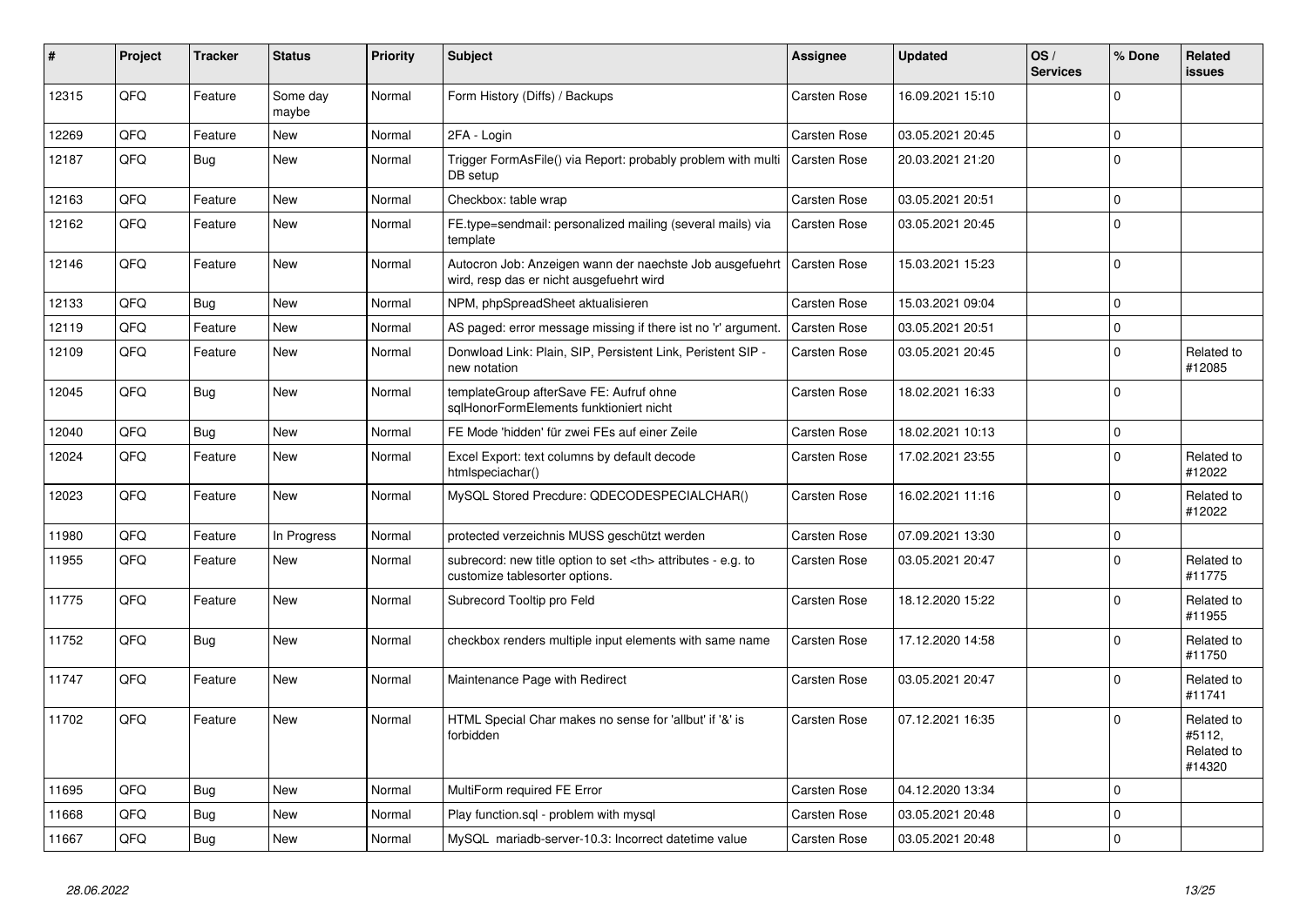| #     | Project | <b>Tracker</b> | <b>Status</b>     | <b>Priority</b> | <b>Subject</b>                                                                      | Assignee     | <b>Updated</b>   | OS/<br><b>Services</b> | % Done      | Related<br><b>issues</b>                                                                                                       |
|-------|---------|----------------|-------------------|-----------------|-------------------------------------------------------------------------------------|--------------|------------------|------------------------|-------------|--------------------------------------------------------------------------------------------------------------------------------|
| 11523 | QFQ     | Feature        | <b>New</b>        | Normal          | Mit dynamic Update erkennen, ob Upload gemacht wurde                                | Carsten Rose | 13.11.2020 15:07 |                        | $\Omega$    | Related to<br>#9533                                                                                                            |
| 11517 | QFQ     | <b>Bug</b>     | In Progress       | Normal          | extraButtonInfo Broken for multiple FormElements                                    | Carsten Rose | 12.05.2022 13:12 |                        | $\Omega$    | Related to<br>#7890,<br>Related to<br>#3811, Has<br>duplicate<br>#10905, Has<br>duplicate<br>#10553, Has<br>duplicate<br>#6779 |
| 11516 | QFQ     | Feature        | <b>New</b>        | Normal          | Multi Page Form (Previous/Next Buttons)                                             | Carsten Rose | 16.03.2021 17:52 |                        | 0           |                                                                                                                                |
| 11504 | QFQ     | Feature        | <b>New</b>        | Normal          | Dynamic Update: Button text update for 'Save',' Close' &<br>'Delete'                | Carsten Rose | 12.11.2020 23:44 |                        | $\Omega$    |                                                                                                                                |
| 11460 | QFQ     | Feature        | <b>New</b>        | Normal          | Easier creation of changelog: gitchangelog                                          | Carsten Rose | 12.06.2021 10:20 |                        | 0           | Related to<br>#13467                                                                                                           |
| 11323 | QFQ     | Feature        | Some day<br>maybe | Normal          | Report Frontend Editor Modal + Codemirror                                           | Carsten Rose | 16.09.2021 15:10 |                        | $\mathbf 0$ | Related to<br>#11036                                                                                                           |
| 11322 | QFQ     | Feature        | Some day<br>maybe | Normal          | Form Element JSON - (multiline parameter field)                                     | Carsten Rose | 16.09.2021 15:10 |                        | 0           |                                                                                                                                |
| 11320 | QFQ     | Feature        | Priorize          | Normal          | Typo3 Version 10 support                                                            | Carsten Rose | 05.05.2021 22:09 |                        | $\Omega$    |                                                                                                                                |
| 11239 | QFQ     | <b>Bug</b>     | New               | Normal          | Radiobutton (plain): horizontales Rendern abhängig vom<br>Datentyp in der Datenbank | Carsten Rose | 30.09.2020 18:37 |                        | 0           |                                                                                                                                |
| 11217 | QFQ     | Feature        | Some day<br>maybe | Normal          | <b>Extend Script Functionality</b>                                                  | Carsten Rose | 16.09.2021 15:10 |                        | $\mathbf 0$ |                                                                                                                                |
| 11080 | QFQ     | Feature        | <b>New</b>        | Normal          | Send MQTT messages                                                                  | Carsten Rose | 29.08.2020 19:49 |                        | $\mathbf 0$ |                                                                                                                                |
| 11076 | QFQ     | Feature        | In Progress       | Normal          | SELECT  AS _websocket                                                               | Carsten Rose | 30.08.2020 17:49 |                        | 0           |                                                                                                                                |
| 11036 | QFQ     | Feature        | Some day<br>maybe | Normal          | inline report editor permissions                                                    | Carsten Rose | 16.09.2021 15:09 |                        | 0           | Related to<br>#11323                                                                                                           |
| 10996 | QFQ     | Feature        | <b>New</b>        | Normal          | Download video via sip: no seek                                                     | Carsten Rose | 12.08.2020 14:18 |                        | $\mathbf 0$ |                                                                                                                                |
| 10979 | QFQ     | Feature        | <b>New</b>        | Normal          | Ajax Calls an API - dataReport                                                      | Carsten Rose | 11.05.2022 12:15 |                        | 0           |                                                                                                                                |
| 10976 | QFQ     | Feature        | New               | Normal          | Excel Export Verbesserungen                                                         | Carsten Rose | 06.08.2020 10:56 |                        | $\mathbf 0$ |                                                                                                                                |
| 10937 | QFQ     | <b>Bug</b>     | New               | Normal          | Fehler mit abhängigen Select- Feldern beim Positionieren                            | Carsten Rose | 12.11.2020 23:45 |                        | 0           |                                                                                                                                |
| 10819 | QFQ     | Feature        | New               | Normal          | Persistent SIP - second try                                                         | Carsten Rose | 29.06.2020 23:02 |                        | 0           | Related to<br>#6261                                                                                                            |
| 10793 | QFQ     | Feature        | In Progress       | Normal          | Update NPM Packages                                                                 | Carsten Rose | 07.09.2021 13:25 |                        | 30          |                                                                                                                                |
| 10745 | QFQ     | Feature        | Some day<br>maybe | Normal          | <b>Tablesorter Excel Export</b>                                                     | Carsten Rose | 16.09.2021 15:09 |                        | 0           |                                                                                                                                |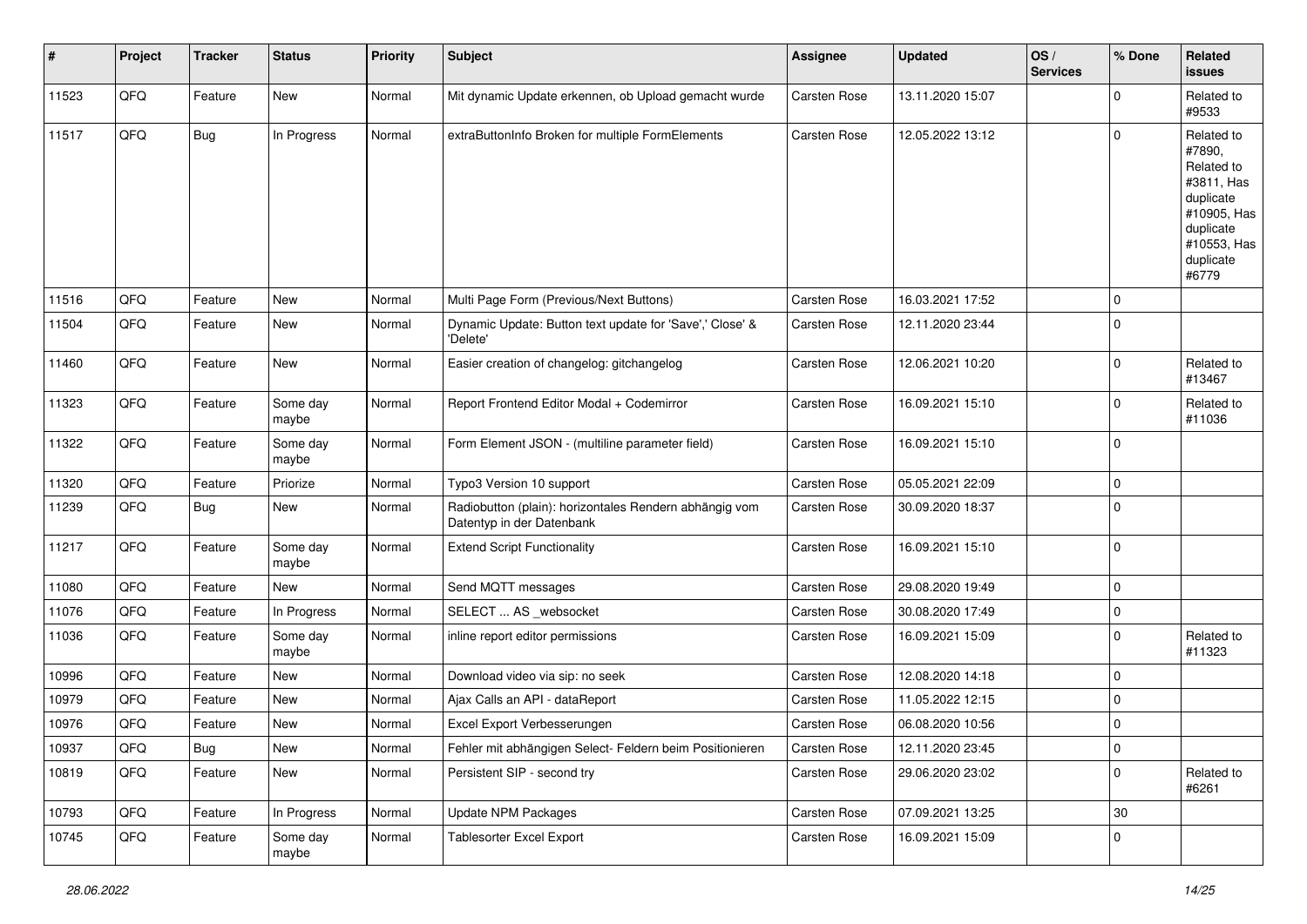| #     | Project | <b>Tracker</b> | <b>Status</b>     | <b>Priority</b> | <b>Subject</b>                                                                           | <b>Assignee</b>     | <b>Updated</b>   | OS/<br><b>Services</b> | % Done      | Related<br><b>issues</b>                                              |
|-------|---------|----------------|-------------------|-----------------|------------------------------------------------------------------------------------------|---------------------|------------------|------------------------|-------------|-----------------------------------------------------------------------|
| 10716 | QFQ     | Feature        | Some day<br>maybe | Normal          | Business Logic mit Externen Skripten                                                     | Carsten Rose        | 16.09.2021 15:10 |                        | $\mathbf 0$ | Related to<br>#10713,<br>Related to<br>#8217                          |
| 10714 | QFQ     | Feature        | New               | Normal          | multi Table Form                                                                         | Carsten Rose        | 16.03.2021 18:44 |                        | $\mathsf 0$ |                                                                       |
| 10704 | QFQ     | <b>Bug</b>     | New               | Normal          | wkhtml problem rendering fullCalendar.js / fabric.js >><br>successor: puppeteer          | <b>Carsten Rose</b> | 12.11.2020 23:45 |                        | $\mathbf 0$ | Related to<br>#5024,<br>Related to<br>#4650.<br>Related to<br>#10715  |
| 10661 | QFQ     | <b>Bug</b>     | In Progress       | Normal          | Typo3 Warnungen                                                                          | Carsten Rose        | 07.09.2021 13:23 |                        | $\Omega$    | Related to<br>#12440                                                  |
| 10658 | QFQ     | <b>Bug</b>     | <b>New</b>        | Normal          | processReadOnly broken                                                                   | Carsten Rose        | 27.05.2020 17:55 |                        | $\mathbf 0$ |                                                                       |
| 10593 | QFQ     | Feature        | New               | Normal          | label2: text behind input element                                                        | Carsten Rose        | 16.05.2020 10:57 |                        | $\mathbf 0$ |                                                                       |
| 10588 | QFQ     | <b>Bug</b>     | <b>New</b>        | Normal          | typeahed Tag: Doku anpassen                                                              | Carsten Rose        | 12.11.2020 23:45 |                        | $\mathbf 0$ |                                                                       |
| 10443 | QFQ     | Feature        | In Progress       | Normal          | Konzept_api / _live                                                                      | Carsten Rose        | 07.05.2020 09:39 |                        | $\pmb{0}$   |                                                                       |
| 10322 | QFQ     | <b>Bug</b>     | <b>New</b>        | Normal          | FormElement / Radio: missing column 'enum' >> FE not<br>reported                         | Carsten Rose        | 07.05.2020 09:37 |                        | $\mathsf 0$ |                                                                       |
| 10119 | QFQ     | Feature        | New               | Normal          | Dropdown (selectlist) & TypeAhead: format and catagorize<br>list                         | Carsten Rose        | 07.05.2020 09:36 |                        | $\mathbf 0$ |                                                                       |
| 10116 | QFQ     | Feature        | Some day<br>maybe | Normal          | TypeAhead: Tag - show inside 'input' element                                             | Carsten Rose        | 16.09.2021 15:09 |                        | $\mathbf 0$ |                                                                       |
| 10115 | QFQ     | Feature        | New               | Normal          | TypeAhead: static list                                                                   | Carsten Rose        | 26.02.2020 16:42 |                        | 100         |                                                                       |
| 10095 | QFQ     | Feature        | Some day<br>maybe | Normal          | Generic Gitlab Integration into QFQ                                                      | Carsten Rose        | 16.09.2021 15:10 |                        | $\mathbf 0$ |                                                                       |
| 10082 | QFQ     | <b>Bug</b>     | New               | Normal          | FE.type=SELECT - 'sanatize' Class                                                        | Carsten Rose        | 07.05.2020 09:36 |                        | $\Omega$    | Related to<br>#10081                                                  |
| 10080 | QFQ     | Feature        | New               | Normal          | Popup on 'save' / 'close': configure dialog (answer<br>yes/no/cancle/)                   | Carsten Rose        | 28.03.2021 20:52 |                        | $\mathbf 0$ | Is duplicate<br>of #12262                                             |
| 10015 | QFQ     | Feature        | Priorize          | Normal          | Monospace in Textarea                                                                    | Carsten Rose        | 03.02.2020 13:40 |                        | $\pmb{0}$   |                                                                       |
| 10014 | QFQ     | Feature        | <b>New</b>        | Normal          | Manual.rst: describe behaviour and process order of<br>fillStoreVar, slaveId, sqlBefore, | Carsten Rose        | 01.02.2020 22:31 |                        | $\Omega$    |                                                                       |
| 10013 | QFQ     | Feature        | Some day<br>maybe | Normal          | FE.typ=editor: CodeMirror                                                                | Carsten Rose        | 08.06.2022 10:37 |                        | $\Omega$    | Related to<br>#12611,<br>Related to<br>#12490,<br>Related to<br>#7732 |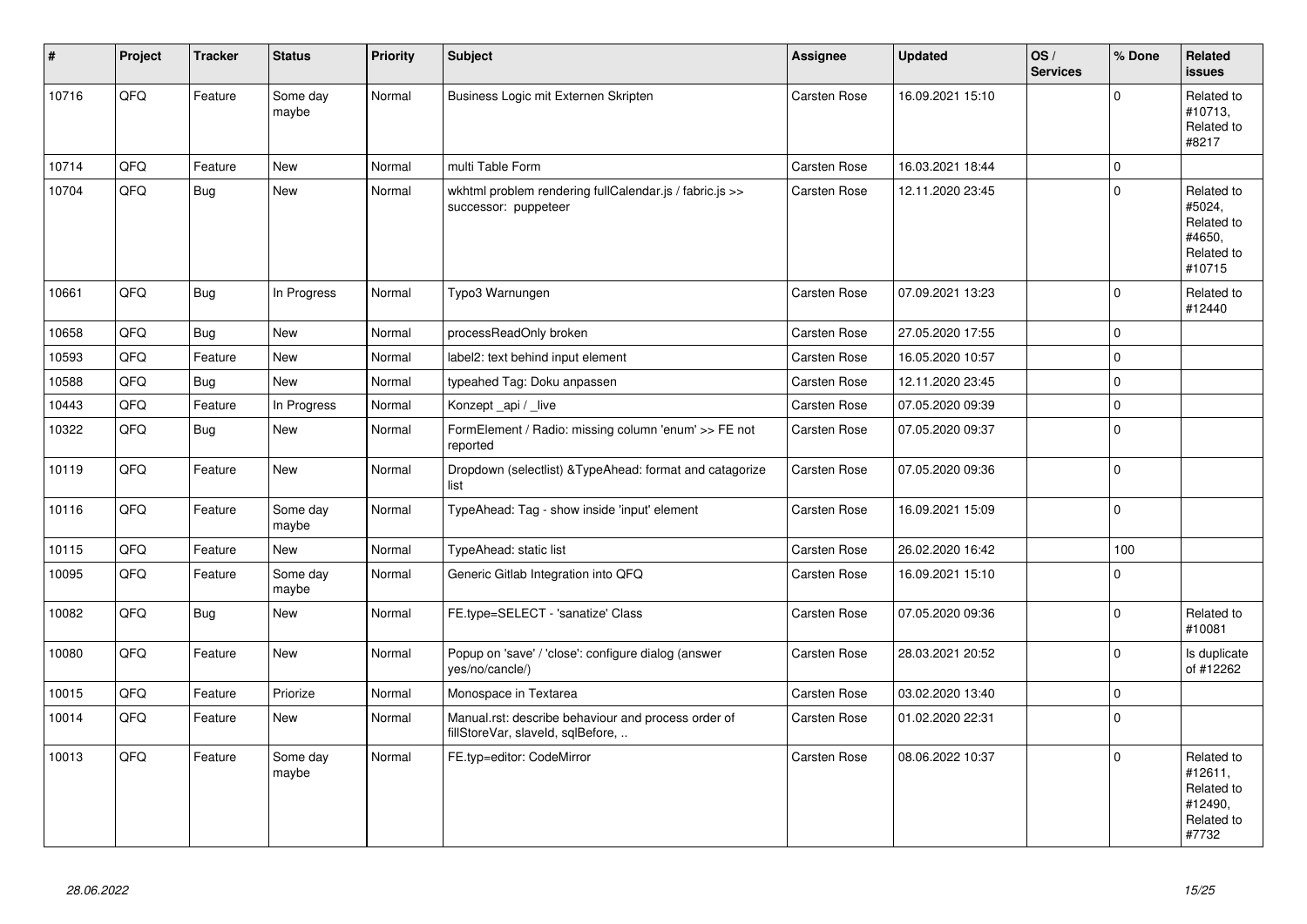| #     | Project | <b>Tracker</b> | <b>Status</b> | <b>Priority</b> | <b>Subject</b>                                                                                                                        | Assignee            | <b>Updated</b>   | OS/<br><b>Services</b> | % Done      | Related<br><b>issues</b>                                                |
|-------|---------|----------------|---------------|-----------------|---------------------------------------------------------------------------------------------------------------------------------------|---------------------|------------------|------------------------|-------------|-------------------------------------------------------------------------|
| 10012 | QFQ     | Feature        | Priorize      | Normal          | redirectAllMailTo: {{beEmail:T}}                                                                                                      | <b>Carsten Rose</b> | 08.05.2021 09:54 |                        | U           | Related to<br>#12412,<br>Related to<br>#12413,<br>Related to<br>#10011  |
| 10011 | QFQ     | Feature        | Priorize      | Normal          | Offer new STORE_TYPO3 Variable 'beUser', 'beEmail'                                                                                    | <b>Carsten Rose</b> | 08.05.2021 09:51 |                        | $\Omega$    | Related to<br>#10012,<br>Related to<br>#12511                           |
| 10005 | QFQ     | Feature        | Priorize      | Normal          | Report / special column name:  AS _calendar                                                                                           | <b>Carsten Rose</b> | 03.06.2020 17:28 |                        | $\Omega$    |                                                                         |
| 9983  | QFQ     | Feature        | <b>New</b>    | Normal          | Report Notation: new keyword 'range'                                                                                                  | <b>Carsten Rose</b> | 01.02.2020 15:55 |                        | $\Omega$    |                                                                         |
| 9975  | QFQ     | Bug            | Priorize      | Normal          | Dropdown Menu: 'r:3' broken                                                                                                           | Carsten Rose        | 01.02.2020 10:13 |                        | $\Omega$    |                                                                         |
| 9968  | QFQ     | Feature        | Priorize      | Normal          | Tooltip in Links for Developer                                                                                                        | Carsten Rose        | 01.02.2020 23:17 |                        | $\Omega$    |                                                                         |
| 9958  | QFQ     | <b>Bug</b>     | Priorize      | Normal          | Broken subrecord query: no error message                                                                                              | Carsten Rose        | 05.02.2021 15:15 |                        | $\Omega$    |                                                                         |
| 9947  | QFQ     | <b>Bug</b>     | Priorize      | Normal          | Unwanted error message if missing 'typeAheadSqlPrefetch'                                                                              | Carsten Rose        | 01.02.2020 10:13 |                        | $\Omega$    |                                                                         |
| 9928  | QFQ     | Feature        | Priorize      | Normal          | SpecialColumnName: a) Deprecated: ' AS "_+tag " ', b)<br>New: ' AS "_ <tag1><tag2>"</tag2></tag1>                                     | Carsten Rose        | 01.02.2020 23:17 |                        | $\Omega$    | Related to<br>#9929                                                     |
| 9927  | QFQ     | Feature        | New           | Normal          | QFQ Update: a) Update nur machen wenn BE User<br>eingeloggt ist., b) Bei Fehler genaue Meldung welcher<br>Updateschritt Probleme hat. | Carsten Rose        | 22.01.2020 12:59 |                        | $\Omega$    |                                                                         |
| 9900  | QFQ     | Feature        | Priorize      | Normal          | Generic API Call: tt-content record >> JSON                                                                                           | Carsten Rose        | 01.02.2020 10:13 |                        | $\mathbf 0$ |                                                                         |
| 9862  | QFQ     | <b>Bug</b>     | Priorize      | Normal          | Failed writing to sql mail qfq.log should throw an exception                                                                          | <b>Carsten Rose</b> | 01.02.2020 10:13 |                        | $\Omega$    |                                                                         |
| 9834  | QFQ     | <b>Bug</b>     | Priorize      | Normal          | Input elements with tag 'disabled' are missing on<br>form-submit: server option 'processReadOnly' broken                              | <b>Carsten Rose</b> | 07.12.2021 16:43 |                        | $\Omega$    | Related to<br>#9691,<br>Related to<br>#5305, Has<br>duplicate<br>#12331 |
| 9811  | QFQ     | Feature        | <b>New</b>    | Normal          | Report: tag every n'th row                                                                                                            | <b>Carsten Rose</b> | 01.02.2020 23:22 |                        | $\Omega$    |                                                                         |
| 9783  | QFQ     | Bug            | <b>New</b>    | Normal          | Email with special characters                                                                                                         | <b>Carsten Rose</b> | 01.02.2020 23:22 |                        | $\Omega$    |                                                                         |
| 9781  | QFQ     | Feature        | New           | Normal          | Button: CSS class to make buttons smaller                                                                                             | <b>Carsten Rose</b> | 01.02.2020 23:22 |                        | $\Omega$    |                                                                         |
| 9777  | QFQ     | Feature        | <b>New</b>    | Normal          | Logging QFQ Variables                                                                                                                 | <b>Carsten Rose</b> | 16.12.2019 17:17 |                        | $\Omega$    |                                                                         |
| 9773  | QFQ     | Bug            | <b>New</b>    | Normal          | form.parameter.formModeGlobal=requiredOff                                                                                             | Carsten Rose        | 01.02.2020 15:56 |                        | $\Omega$    |                                                                         |
| 9707  | QFQ     | Feature        | <b>New</b>    | Normal          | SIP security: encode pageld and check pageld on decode                                                                                | Carsten Rose        | 01.02.2020 23:22 |                        | $\Omega$    |                                                                         |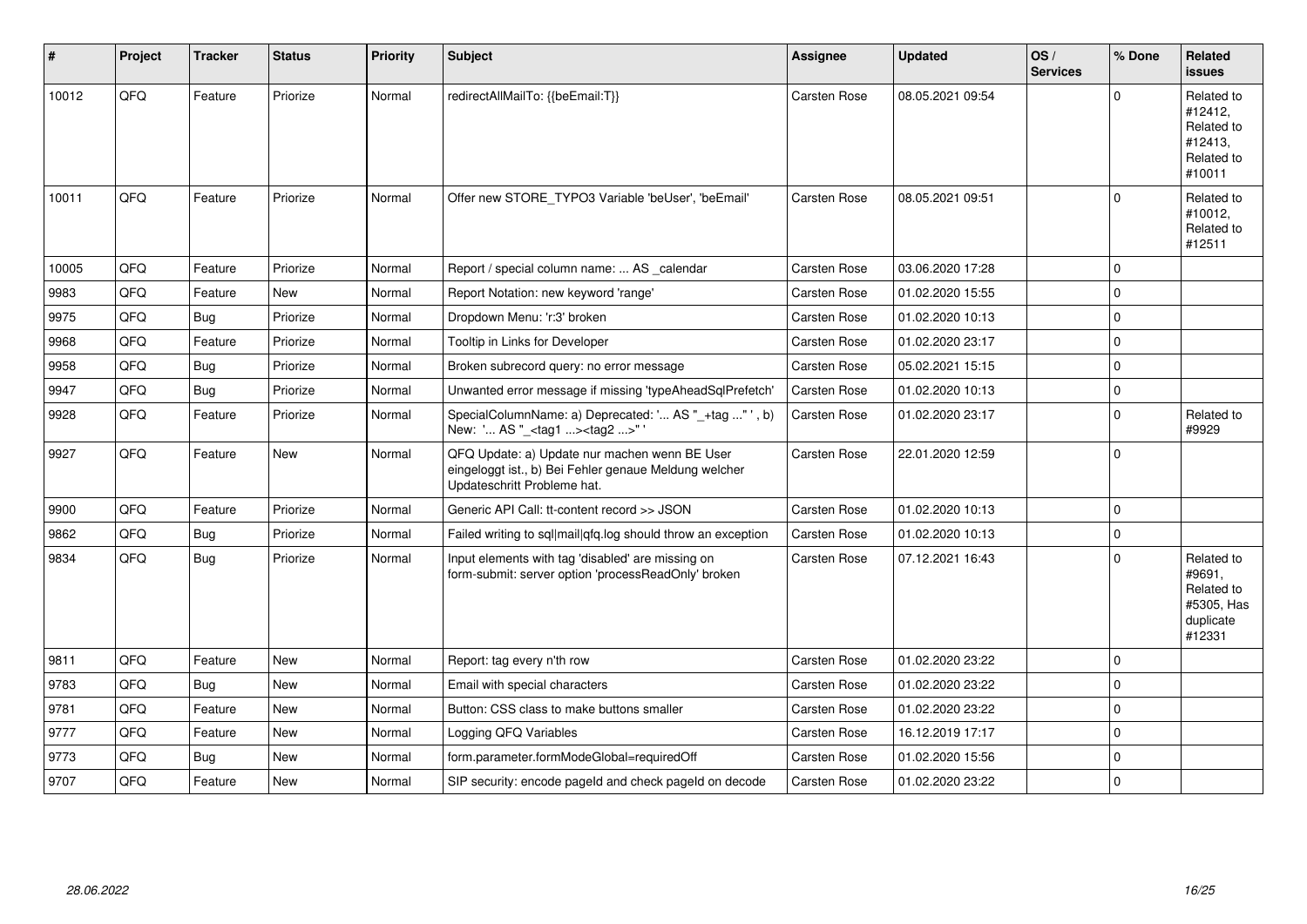| #    | Project | <b>Tracker</b> | <b>Status</b>     | <b>Priority</b> | <b>Subject</b>                                                                | Assignee            | <b>Updated</b>   | OS/<br><b>Services</b> | % Done      | <b>Related</b><br><b>issues</b>                                      |
|------|---------|----------------|-------------------|-----------------|-------------------------------------------------------------------------------|---------------------|------------------|------------------------|-------------|----------------------------------------------------------------------|
| 9706 | QFQ     | Feature        | <b>New</b>        | Normal          | Multi File Upload (hidden template group)                                     | <b>Carsten Rose</b> | 01.02.2020 23:22 |                        | $\Omega$    | Related to<br>#7521,<br>Related to<br>#5562,<br>Related to<br>#13330 |
| 9704 | QFQ     | Feature        | Some day<br>maybe | Normal          | Thumbnails Generieren beim Splitten von PDF Files                             | Carsten Rose        | 11.12.2019 16:01 |                        | $\mathbf 0$ |                                                                      |
| 9691 | QFQ     | <b>Bug</b>     | In Progress       | Normal          | Checkbox: dynamic update > readonly                                           | Carsten Rose        | 01.02.2020 23:22 |                        | 50          | Related to<br>#9834                                                  |
| 9669 | QFQ     | <b>Bug</b>     | Some day<br>maybe | Normal          | Checkbox / Template Group: radio/checkbox visible broken<br>after 'add'       | Carsten Rose        | 16.06.2021 13:47 |                        | $\Omega$    | Related to<br>#8091                                                  |
| 9668 | QFQ     | Feature        | Priorize          | Normal          | Form.mode: rename 'hidden' to 'hide'                                          | Carsten Rose        | 05.05.2021 22:14 |                        | $\Omega$    | Related to<br>#6437                                                  |
| 9602 | QFQ     | Feature        | <b>New</b>        | Normal          | Form definition as JSON                                                       | Carsten Rose        | 01.02.2020 23:21 |                        | $\mathbf 0$ | Related to<br>#9600                                                  |
| 9579 | QFQ     | Feature        | Some day<br>maybe | Normal          | Multiform with Process Row                                                    | Carsten Rose        | 11.12.2019 16:01 |                        | $\Omega$    |                                                                      |
| 9537 | QFQ     | Feature        | <b>New</b>        | Normal          | FormEditor: Edit fieldset in FrontEnd                                         | Carsten Rose        | 01.02.2020 23:22 |                        | $\mathbf 0$ |                                                                      |
| 9533 | QFQ     | Bug            | <b>New</b>        | Normal          | FE.type=upload: Check in 'beforeSave' if upload is given                      | Carsten Rose        | 01.02.2020 23:22 |                        | $\mathbf 0$ | Related to<br>#11523                                                 |
| 9394 | QFQ     | Feature        | Priorize          | Normal          | REST: allow for non numerical ids in get requests                             | Carsten Rose        | 05.05.2021 22:10 |                        | $\mathbf 0$ |                                                                      |
| 9352 | QFQ     | Feature        | <b>New</b>        | Normal          | FE 'Native' fire slaveld, sqlAfter, sqllns                                    | Carsten Rose        | 01.02.2020 23:22 |                        | $\mathbf 0$ |                                                                      |
| 9348 | QFQ     | Feature        | <b>New</b>        | Normal          | defaultThumbnailSize: pre render thumbnails                                   | Carsten Rose        | 12.06.2021 09:05 |                        | $\mathbf 0$ |                                                                      |
| 9346 | QFQ     | Feature        | Priorize          | Normal          | beforeSave: check if an upload is given                                       | Carsten Rose        | 11.06.2021 21:18 |                        | $\mathbf 0$ |                                                                      |
| 9317 | QFQ     | Bug            | New               | Normal          | FE.type=note: with dynamic show/hidden an empty label<br>causes trouble       | Carsten Rose        | 01.02.2020 23:22 |                        | $\Omega$    |                                                                      |
| 9281 | QFQ     | <b>Bug</b>     | Some day<br>maybe | Normal          | Allow STRICT_TRANS_TABLES                                                     | Carsten Rose        | 02.01.2021 18:43 |                        | $\mathbf 0$ |                                                                      |
| 9275 | QFQ     | <b>Bug</b>     | New               | Normal          | autcron: t3 page, which takes to long to respond, is not<br>reported properly | Carsten Rose        | 01.02.2020 23:22 |                        | 100         |                                                                      |
| 9221 | QFQ     | Feature        | <b>New</b>        | Normal          | typeAhead: Zeichenlimite ausschalten                                          | Carsten Rose        | 08.05.2021 17:06 |                        | $\mathbf 0$ |                                                                      |
| 9208 | QFQ     | Feature        | <b>New</b>        | Normal          | Manage 'recent' records                                                       | Carsten Rose        | 01.02.2020 23:22 |                        | $\mathbf 0$ |                                                                      |
| 9177 | QFQ     | <b>Bug</b>     | <b>New</b>        | Normal          | Bug? QFQ tries to save an action FE, which has real<br>existing column name   | Carsten Rose        | 01.02.2020 23:22 |                        | $\mathbf 0$ |                                                                      |
| 9136 | QFQ     | Feature        | <b>New</b>        | Normal          | Create ZIP files with dynamic PDFs                                            | Carsten Rose        | 01.02.2020 23:22 |                        | $\mathbf 0$ |                                                                      |
| 9129 | QFQ     | Feature        | New               | Normal          | sqlValidate: Message as notification, not as error                            | Carsten Rose        | 01.02.2020 23:22 |                        | $\Omega$    | Related to<br>#9128                                                  |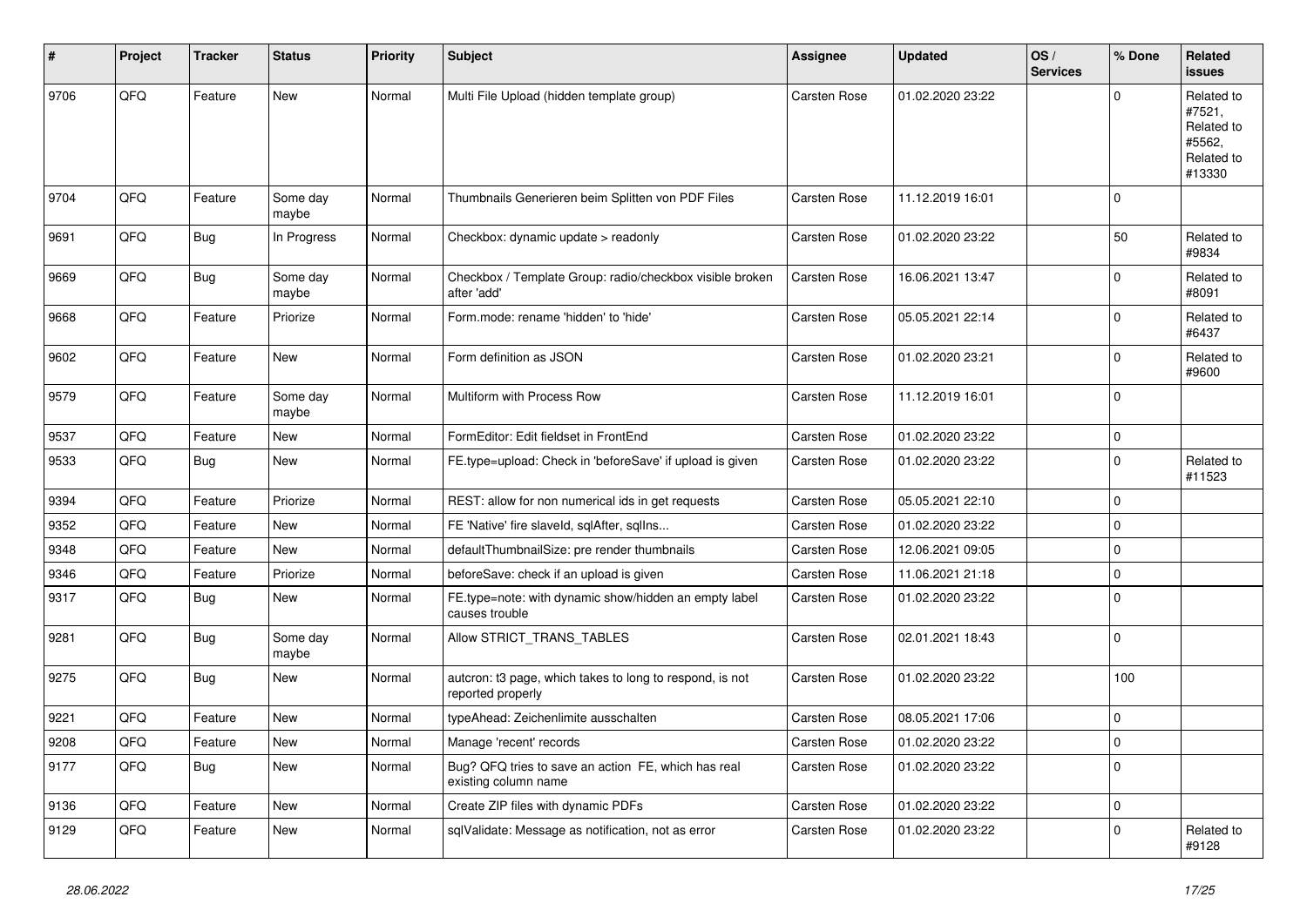| #    | Project | <b>Tracker</b> | <b>Status</b>     | <b>Priority</b> | <b>Subject</b>                                                                                         | Assignee     | <b>Updated</b>   | OS/<br><b>Services</b> | % Done      | Related<br><b>issues</b> |
|------|---------|----------------|-------------------|-----------------|--------------------------------------------------------------------------------------------------------|--------------|------------------|------------------------|-------------|--------------------------|
| 9128 | QFQ     | Feature        | <b>New</b>        | Normal          | Error Message: not replaced variables- a) replace back to<br>'{{', b) underline                        | Carsten Rose | 01.02.2020 23:22 |                        | $\Omega$    | Related to<br>#9129      |
| 9127 | QFQ     | <b>Bug</b>     | <b>New</b>        | Normal          | Error Message: change 'roll over' color - text not readable                                            | Carsten Rose | 01.02.2020 23:22 |                        | $\Omega$    |                          |
| 9077 | QFQ     | <b>Bug</b>     | <b>New</b>        | Normal          | typeAheadSql: report broken SQL                                                                        | Carsten Rose | 01.02.2020 23:22 |                        | $\mathbf 0$ |                          |
| 9013 | QFQ     | <b>Bug</b>     | <b>New</b>        | Normal          | Error in Twig template not handled                                                                     | Carsten Rose | 20.10.2021 13:43 |                        | $\mathbf 0$ |                          |
| 8975 | QFQ     | Feature        | <b>New</b>        | Normal          | Report Notation: 2.0                                                                                   | Carsten Rose | 01.02.2020 23:22 |                        | $\mathbf 0$ | Related to<br>#8963      |
| 8963 | QFQ     | Feature        | Priorize          | Normal          | Setting values in a store: flexible way                                                                | Carsten Rose | 05.05.2021 22:10 |                        | $\Omega$    | Related to<br>#8975      |
| 8894 | QFQ     | Feature        | Some day<br>maybe | Normal          | Documentation Tags Usable in QFQ Application                                                           | Carsten Rose | 11.12.2019 16:01 |                        | $\mathbf 0$ |                          |
| 8892 | QFQ     | Feature        | Some day<br>maybe | Normal          | Display and Edit SQL Comments in Form Editor                                                           | Carsten Rose | 11.12.2019 16:01 |                        | $\Omega$    |                          |
| 8806 | QFQ     | Feature        | <b>New</b>        | Normal          | <b>SQL Function nl2br</b>                                                                              | Carsten Rose | 01.02.2020 23:22 |                        | $\mathbf 0$ |                          |
| 8719 | QFQ     | Feature        | <b>New</b>        | Normal          | extraButtonLock: add support for 0/1                                                                   | Carsten Rose | 01.02.2020 23:22 |                        | $\mathbf 0$ |                          |
| 8702 | QFQ     | Feature        | <b>New</b>        | Normal          | Load Record which is locked: missing user info                                                         | Carsten Rose | 11.12.2019 16:16 |                        | $\Omega$    | Related to<br>#9789      |
| 8586 | QFQ     | Feature        | Some day<br>maybe | Normal          | QFQ: Enhance Error message for 'record not found'                                                      | Carsten Rose | 16.09.2021 15:10 |                        | $\Omega$    |                          |
| 8585 | QFQ     | Feature        | Priorize          | Normal          | Enhance Error message for 'unknown form'                                                               | Carsten Rose | 01.02.2020 10:13 |                        | $\Omega$    |                          |
| 8584 | QFQ     | Feature        | Priorize          | Normal          | FE 'Action' - never assign to Container (except Template<br>Group)                                     | Carsten Rose | 01.02.2020 10:13 |                        | $\Omega$    |                          |
| 8520 | QFQ     | Feature        | Some day<br>maybe | Normal          | Bring QFQ to Composer                                                                                  | Carsten Rose | 16.09.2021 15:10 |                        | $\mathbf 0$ |                          |
| 8336 | QFQ     | Feature        | <b>New</b>        | Normal          | Form > modified > Close New: a) Optional disable popup, b)<br>custom text, c) mode on save: close stay | Carsten Rose | 01.02.2020 23:22 |                        | $\Omega$    | Related to<br>#8335      |
| 8277 | QFQ     | Feature        | Priorize          | Normal          | fe.parameter.default=                                                                                  | Carsten Rose | 01.02.2020 23:17 |                        | $\Omega$    | Related to<br>#8113      |
| 8217 | QFQ     | Feature        | <b>New</b>        | Normal          | if-elseif-else construct                                                                               | Carsten Rose | 16.03.2021 18:41 |                        | $\Omega$    | Related to<br>#10716     |
| 8187 | QFQ     | Feature        | <b>New</b>        | Normal          | Subrecord: enable/hide new button - make new/edit/delete<br>customizeable.                             | Carsten Rose | 06.03.2021 18:44 |                        | $\Omega$    | Related to<br>#11326     |
| 8106 | QFQ     | Bug            | Some day<br>maybe | Normal          | Dynamic Update: Feld kann nicht auf empty zurückgesetzt<br>werden                                      | Carsten Rose | 11.12.2019 16:01 |                        | $\Omega$    |                          |
| 8101 | QFQ     | Feature        | Some day<br>maybe | Normal          | Password hash: support further hashing methods                                                         | Carsten Rose | 16.09.2021 15:10 |                        | $\mathbf 0$ |                          |
| 8089 | QFQ     | Feature        | New               | Normal          | Copy/Paste for FormElements                                                                            | Carsten Rose | 01.02.2020 23:22 |                        | 0           |                          |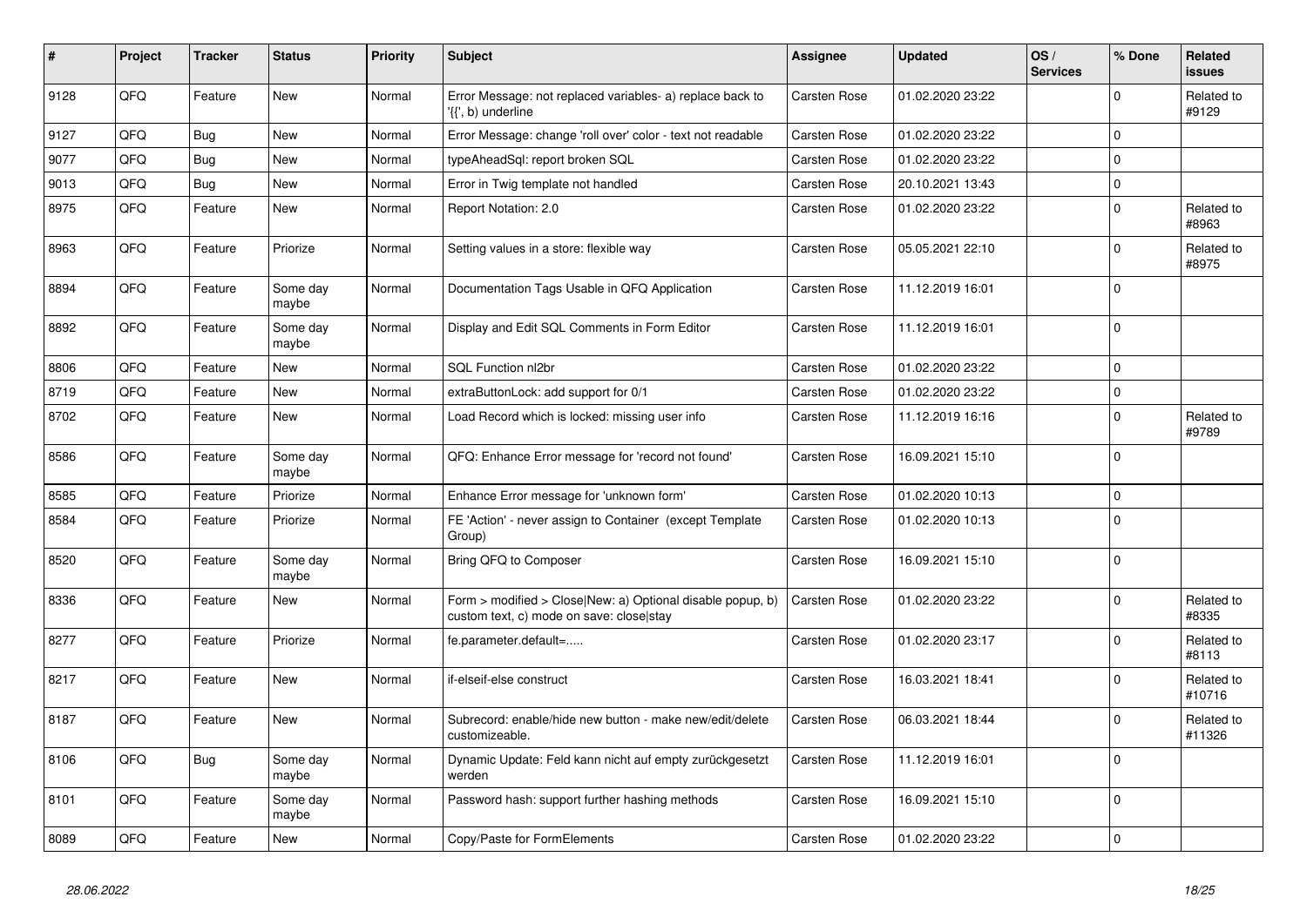| $\pmb{\#}$ | Project | <b>Tracker</b> | <b>Status</b> | <b>Priority</b> | <b>Subject</b>                                                                                        | <b>Assignee</b>     | <b>Updated</b>   | OS/<br><b>Services</b> | % Done      | Related<br>issues    |
|------------|---------|----------------|---------------|-----------------|-------------------------------------------------------------------------------------------------------|---------------------|------------------|------------------------|-------------|----------------------|
| 8049       | QFQ     | Bug            | New           | Normal          | FE.type=note, column 'value': text moves some pixel to top<br>after save                              | <b>Carsten Rose</b> | 01.02.2020 23:22 |                        | $\Omega$    |                      |
| 8044       | QFQ     | Feature        | Priorize      | Normal          | Transaction: a) Form, b) Report                                                                       | Carsten Rose        | 05.05.2021 22:14 |                        | $\mathbf 0$ | Related to<br>#8043  |
| 8037       | QFQ     | Bug            | Priorize      | Normal          | FE.type=upload (advanced mode): {{slaveld:V}} missing<br>during dynamic update                        | Carsten Rose        | 01.02.2020 10:13 |                        | $\mathbf 0$ |                      |
| 8034       | QFQ     | Feature        | Priorize      | Normal          | FormElement 'data': 22.22.2222 should not be accepted                                                 | <b>Carsten Rose</b> | 01.02.2020 10:13 |                        | 0           |                      |
| 7924       | QFQ     | Feature        | New           | Normal          | Radio/Checkbox with Tooltip                                                                           | Carsten Rose        | 01.02.2020 23:22 |                        | $\mathbf 0$ |                      |
| 7920       | QFQ     | Feature        | New           | Normal          | FE: Syntax Highlight, Zeinlenumbruch                                                                  | Carsten Rose        | 01.02.2020 10:03 |                        | $\mathbf 0$ |                      |
| 7890       | QFQ     | <b>Bug</b>     | <b>New</b>    | Normal          | FormElement 'required': extraButtonInfo not aligned                                                   | Carsten Rose        | 11.06.2021 21:17 |                        | $\mathbf 0$ | Related to<br>#11517 |
| 7812       | QFQ     | Feature        | <b>New</b>    | Normal          | FE 'Subrecord' - new option 'subrecordShowFilter',<br>'subrecordPaging'                               | Carsten Rose        | 01.02.2020 23:22 |                        | $\Omega$    |                      |
| 7795       | QFQ     | <b>Bug</b>     | <b>New</b>    | Normal          | Readonly Form: Typeahead-Felder                                                                       | Carsten Rose        | 01.02.2020 23:22 |                        | $\mathbf 0$ |                      |
| 7685       | QFQ     | Bug            | New           | Normal          | Open FormElement from QFQ error message and save<br>modified record: error about missing {{formId:F}} | Carsten Rose        | 01.02.2020 23:22 |                        | $\Omega$    |                      |
| 7683       | QFQ     | Feature        | <b>New</b>    | Normal          | Special column names in '{{ SELECT  AS _link }}' should<br>be detected                                | Carsten Rose        | 01.02.2020 23:21 |                        | $\mathbf 0$ |                      |
| 7681       | QFQ     | Feature        | New           | Normal          | Optional switch off 'check for modified record'                                                       | Carsten Rose        | 01.02.2020 23:21 |                        | $\mathbf 0$ |                      |
| 7660       | QFQ     | Feature        | New           | Normal          | IMAP: import mails to DB, move / delete mails                                                         | Carsten Rose        | 01.02.2020 09:52 |                        | $\mathbf 0$ |                      |
| 7656       | QFQ     | Bug            | Priorize      | Normal          | FE with required, 'pattern' and 'extraButtonLock': always<br>complain about missing value             | Carsten Rose        | 01.02.2020 10:13 |                        | $\Omega$    |                      |
| 7630       | QFQ     | Feature        | Priorize      | Normal          | detailed error message for simple upload                                                              | <b>Carsten Rose</b> | 01.02.2020 10:13 |                        | $\mathbf 0$ |                      |
| 7616       | QFQ     | <b>Bug</b>     | Priorize      | Normal          | Selectlist with Enum & Dynamic Update                                                                 | Carsten Rose        | 01.02.2020 10:13 |                        | $\mathbf 0$ |                      |
| 7574       | QFQ     | <b>Bug</b>     | New           | Normal          | Substitute error: form element not reported / dont parse<br>Form.note                                 | Carsten Rose        | 01.02.2020 23:21 |                        | $\Omega$    |                      |
| 7547       | QFQ     | Bug            | New           | Normal          | Error Message in afterSave: wrong parameter column<br>reported                                        | <b>Carsten Rose</b> | 01.02.2020 23:22 |                        | $\Omega$    |                      |
| 7524       | QFQ     | Bug            | <b>New</b>    | Normal          | QFQ throws a 'General Error' if 'fileadmin/protected/log/' is<br>not writeable                        | <b>Carsten Rose</b> | 01.02.2020 23:22 |                        | $\Omega$    |                      |
| 7522       | QFQ     | Feature        | Priorize      | Normal          | Inserting default index.html to folder (Avoid Apache<br>Indexing)                                     | Carsten Rose        | 01.02.2020 10:13 |                        | $\mathbf 0$ |                      |
| 7521       | QFQ     | Feature        | New           | Normal          | TemplateGroup: fe.type=upload                                                                         | Carsten Rose        | 01.02.2020 23:21 |                        | $\mathbf 0$ | Related to<br>#9706  |
| 7520       | QFQ     | Feature        | New           | Normal          | QR Code:  AS _qr ( AS _link)                                                                          | Carsten Rose        | 01.02.2020 23:22 |                        | 0           |                      |
| 7519       | QFQ     | Feature        | <b>New</b>    | Normal          | Select: Multi                                                                                         | Carsten Rose        | 01.02.2020 23:22 |                        | $\mathbf 0$ |                      |
| 7513       | QFG     | Bug            | New           | Normal          | Radios not correct aligned                                                                            | Carsten Rose        | 01.02.2020 23:22 |                        | 0           |                      |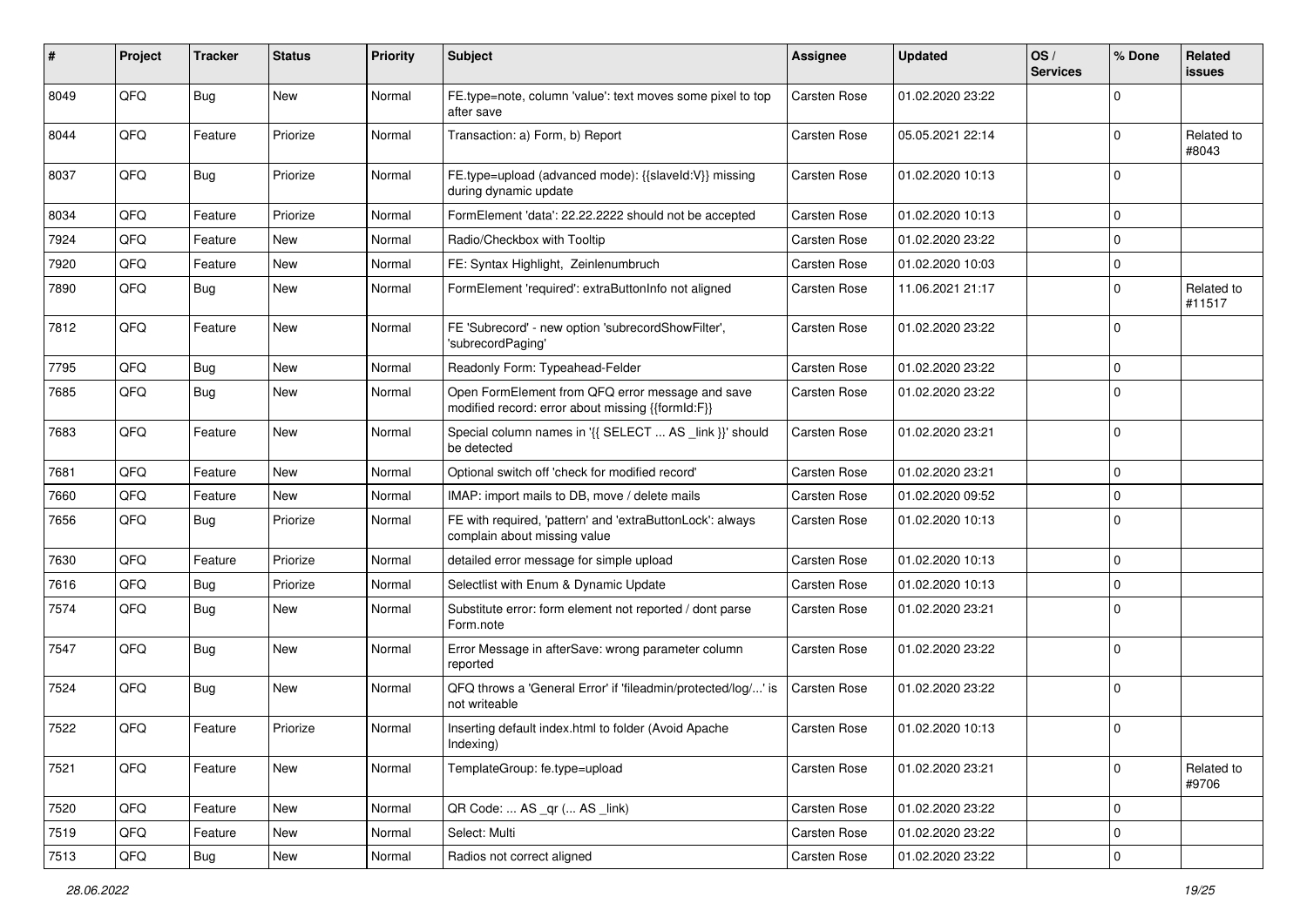| $\sharp$ | Project | <b>Tracker</b> | <b>Status</b>     | <b>Priority</b> | <b>Subject</b>                                                                                                   | Assignee            | <b>Updated</b>   | OS/<br><b>Services</b> | % Done      | Related<br>issues         |
|----------|---------|----------------|-------------------|-----------------|------------------------------------------------------------------------------------------------------------------|---------------------|------------------|------------------------|-------------|---------------------------|
| 7512     | QFQ     | <b>Bug</b>     | New               | Normal          | FE: inputType=number >> 'pattern' is not respected                                                               | <b>Carsten Rose</b> | 01.02.2020 23:22 |                        | $\Omega$    |                           |
| 7481     | QFQ     | Feature        | New               | Normal          | Detect 'BaseUrl' automatically                                                                                   | Carsten Rose        | 01.02.2020 23:21 |                        | $\Omega$    |                           |
| 7480     | QFQ     | Feature        | New               | Normal          | Record History (Undo / Redo)                                                                                     | Carsten Rose        | 11.12.2019 16:16 |                        | 0           | Related to<br>#2361       |
| 7453     | QFQ     | Feature        | Some day<br>maybe | Normal          | import / export forms QFQ                                                                                        | Carsten Rose        | 16.09.2021 15:10 |                        | $\Omega$    |                           |
| 7452     | QFQ     | Feature        | Some day<br>maybe | Normal          | automate deployment new QFQ version                                                                              | Carsten Rose        | 16.09.2021 15:10 |                        | $\Omega$    |                           |
| 7342     | QFQ     | Feature        | New               | Normal          | add content $=$ hide this                                                                                        | <b>Carsten Rose</b> | 01.02.2020 23:21 |                        | 0           |                           |
| 7336     | QFQ     | Feature        | Some day<br>maybe | Normal          | PDF Upload: disallow PDFs with specific Meta information                                                         | <b>Carsten Rose</b> | 11.12.2019 16:01 |                        | $\Omega$    |                           |
| 7290     | QFQ     | Feature        | Priorize          | Normal          | FormEditor: title as textarea if LEN(title)>60                                                                   | <b>Carsten Rose</b> | 01.02.2020 10:13 |                        | $\Omega$    | Blocked by<br>#7682       |
| 7280     | QFQ     | Feature        | <b>New</b>        | Normal          | recently used table                                                                                              | <b>Carsten Rose</b> | 01.02.2020 23:21 |                        | $\Omega$    |                           |
| 7261     | QFQ     | <b>Bug</b>     | New               | Normal          | Report pathFilename for user without path, only the filename                                                     | Carsten Rose        | 01.02.2020 23:21 |                        | $\Omega$    |                           |
| 7239     | QFQ     | Feature        | <b>New</b>        | Normal          | TinyMCE: html tag whitelist                                                                                      | <b>Carsten Rose</b> | 01.02.2020 23:21 |                        | $\Omega$    | Related to<br>#14320      |
| 7219     | QFQ     | Bug            | New               | Normal          | typeSheadSql / typeAheadSqlPrefetch: change to curly<br>braces                                                   | <b>Carsten Rose</b> | 01.02.2020 23:21 |                        | $\Omega$    |                           |
| 7217     | QFQ     | Feature        | Priorize          | Normal          | Download: notice User if ` sip=?` is missing                                                                     | Carsten Rose        | 01.02.2020 10:13 |                        | $\Omega$    |                           |
| 7175     | QFQ     | Feature        | New               | Normal          | Upload: md5 hash as filename                                                                                     | <b>Carsten Rose</b> | 01.02.2020 23:21 |                        | $\Omega$    |                           |
| 7119     | QFQ     | Feature        | New               | Normal          | Upload: scaleDownWidth, scaleDownHeight                                                                          | <b>Carsten Rose</b> | 01.02.2020 23:21 |                        | $\mathbf 0$ |                           |
| 7109     | QFQ     | Feature        | <b>New</b>        | Normal          | Dynamic Updates: row/element hide                                                                                | Carsten Rose        | 01.02.2020 23:22 |                        | $\Omega$    | Has<br>duplicate<br>#4081 |
| 7107     | QFQ     | Feature        | Some day<br>maybe | Normal          | Showcase Registration Tool: Anmeldung / Administration :<br>Liste Anmeldungen / Emaileinaldung                   | Carsten Rose        | 11.12.2019 16:01 |                        | $\mathbf 0$ |                           |
| 7102     | QFQ     | Feature        | New               | Normal          | Comment sign in report: '#' and '--'                                                                             | <b>Carsten Rose</b> | 01.02.2020 23:21 |                        | 0           |                           |
| 7099     | QFQ     | Feature        | <b>New</b>        | Normal          | Redesign FormEditor                                                                                              | Carsten Rose        | 01.02.2020 23:21 |                        | $\Omega$    |                           |
| 7014     | QFQ     | <b>Bug</b>     | New               | Normal          | Sending invalid emails succeeds when<br>debug.redirectAllMailTo is set                                           | Carsten Rose        | 01.02.2020 23:21 |                        | 0           |                           |
| 7002     | QFQ     | <b>Bug</b>     | New               | Normal          | Dynamic Update: row does not disappear / appear                                                                  | Carsten Rose        | 01.02.2020 23:22 |                        | 0           |                           |
| 6998     | QFQ     | Feature        | Priorize          | Normal          | Form: with debug=on show column information as tooltip of<br>column label                                        | <b>Carsten Rose</b> | 01.02.2020 10:13 |                        | $\Omega$    |                           |
| 6912     | QFQ     | <b>Bug</b>     | New               | Normal          | error Message Var 'deadline' already set in SIP - in Form<br>with FE.value={{deadline:R:::{{deadlinePeriod:Y}}}} | <b>Carsten Rose</b> | 01.02.2020 23:21 |                        | $\Omega$    |                           |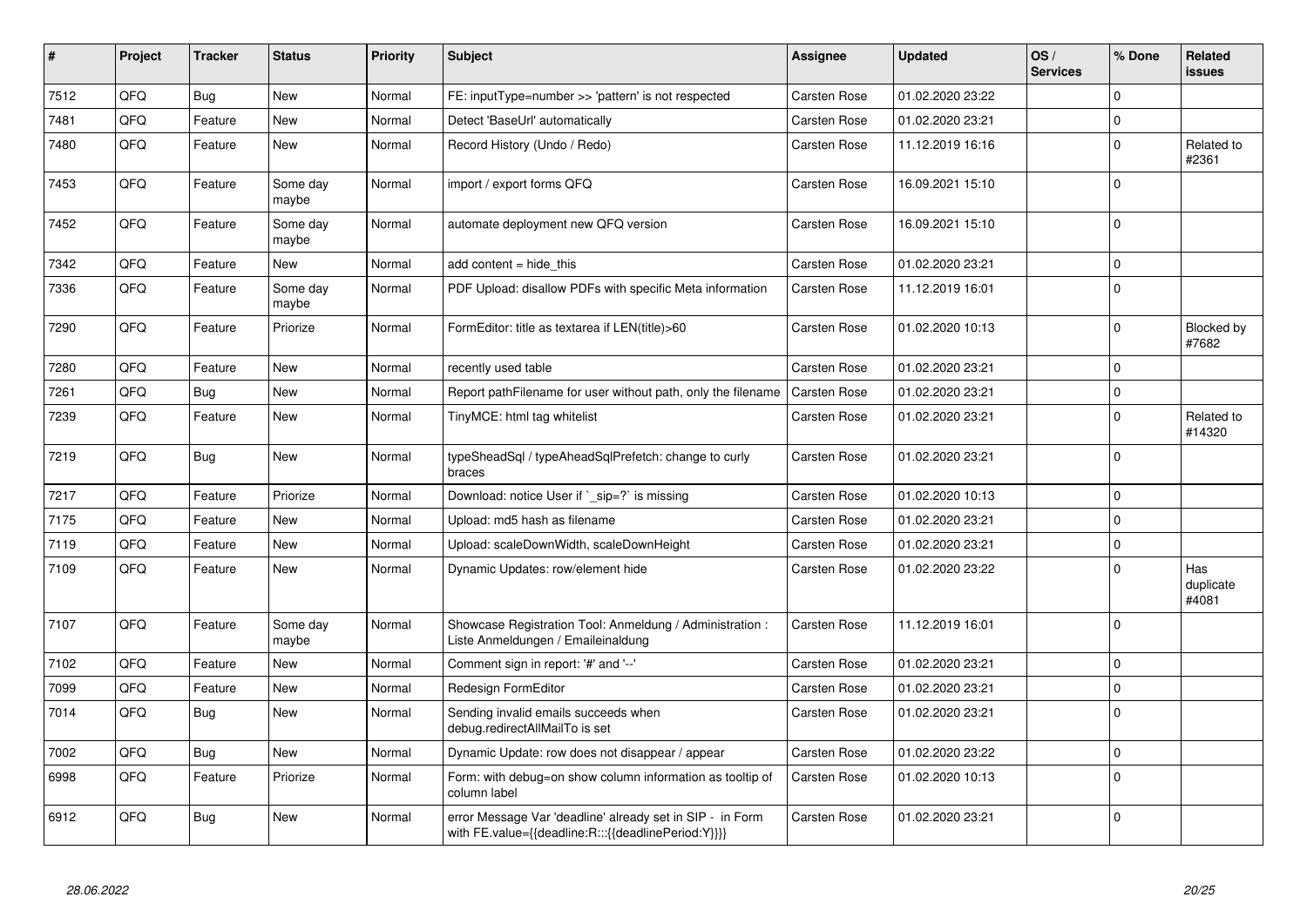| ∦    | Project | <b>Tracker</b> | <b>Status</b>     | <b>Priority</b> | <b>Subject</b>                                                                                                             | Assignee            | <b>Updated</b>   | OS/<br><b>Services</b> | % Done         | Related<br>issues                           |
|------|---------|----------------|-------------------|-----------------|----------------------------------------------------------------------------------------------------------------------------|---------------------|------------------|------------------------|----------------|---------------------------------------------|
| 6855 | QFQ     | Feature        | <b>New</b>        | Normal          | With {{feUser:U}}!={{feUser:T}}: Save / Delete: only possible<br>with {{feUserSave:U}}='yes' and '{{feUserDelete:U}}='yes' | <b>Carsten Rose</b> | 01.02.2020 23:21 |                        | $\Omega$       |                                             |
| 6765 | QFQ     | Feature        | <b>New</b>        | Normal          | Moeglichkeit via QFQ eigene Logs zu schreiben                                                                              | Carsten Rose        | 01.02.2020 23:21 |                        | 0              |                                             |
| 6723 | QFQ     | Feature        | <b>New</b>        | Normal          | Report QFQ Installation and Version                                                                                        | Carsten Rose        | 12.06.2021 09:07 |                        | 0              |                                             |
| 6715 | QFQ     | Feature        | Some day<br>maybe | Normal          | Code-Refactoring: dbArray vereinheitlichen                                                                                 | Carsten Rose        | 11.12.2019 16:02 |                        | $\Omega$       |                                             |
| 6677 | QFQ     | Bug            | New               | Normal          | Error message FE Action Element: no/wrong FE reference<br>who cause the problem.                                           | Carsten Rose        | 01.02.2020 23:21 |                        | $\mathbf 0$    |                                             |
| 6609 | QFQ     | Feature        | <b>New</b>        | Normal          | Formlet: JSON API erweitern                                                                                                | Carsten Rose        | 01.02.2020 23:21 |                        | 50             |                                             |
| 6602 | QFQ     | Feature        | New               | Normal          | Formlet: in Report auf Mausklick ein mini-form oeffnen                                                                     | Carsten Rose        | 11.12.2019 16:16 |                        | 0              |                                             |
| 6594 | QFQ     | Feature        | New               | Normal          | Excel: on download, check if there is a valid sip                                                                          | Carsten Rose        | 01.02.2020 23:21 |                        | $\Omega$       |                                             |
| 6574 | QFQ     | Bug            | Priorize          | Normal          | qfq.log: Fehlermeldung wurde angezeigt, aber nicht geloggt                                                                 | Carsten Rose        | 01.02.2020 10:13 |                        | 0              |                                             |
| 6483 | QFQ     | Bug            | New               | Normal          | R Store funktioniert nicht bei 'Report Notation' im FE                                                                     | Carsten Rose        | 01.02.2020 23:21 |                        | 0              |                                             |
| 6462 | QFQ     | Bug            | New               | Normal          | File Upload: Nutzlose Fehlermeldung wenn Datei zu gross                                                                    | Carsten Rose        | 01.02.2020 23:21 |                        | $\Omega$       | Related to<br>#6139                         |
| 6437 | QFQ     | Feature        | New               | Normal          | Neuer Mode Button bei FormElementen                                                                                        | Carsten Rose        | 01.02.2020 23:21 |                        | $\Omega$       | Related to<br>#9668,<br>Blocked by<br>#9678 |
| 6292 | QFQ     | Feature        | <b>New</b>        | Normal          | Download: File speichern mit Hash aber original Filename in<br>der Datenbank vermerken fuer Downloads                      | Carsten Rose        | 01.02.2020 23:21 |                        | $\Omega$       |                                             |
| 6289 | QFQ     | Feature        | <b>New</b>        | Normal          | Form: Log                                                                                                                  | Carsten Rose        | 01.02.2020 23:21 |                        | $\Omega$       |                                             |
| 6261 | QFQ     | Feature        | New               | Normal          | Persistent SIP                                                                                                             | Carsten Rose        | 12.06.2021 09:07 |                        | $\Omega$       | Related to<br>#10819                        |
| 6250 | QFQ     | Feature        | In Progress       | Normal          | Enhance layout: a) Subrecord, b) Subrecord-Title                                                                           | Carsten Rose        | 01.02.2020 23:22 |                        | $\Omega$       | Related to<br>#5391                         |
| 5991 | QFQ     | <b>Bug</b>     | Some day<br>maybe | Normal          | URLs with ' ' or long parameter are problematic                                                                            | Carsten Rose        | 01.02.2020 23:19 |                        | $\Omega$       |                                             |
| 5983 | QFQ     | Feature        | Some day<br>maybe | Normal          | Form Submit (save & update): normalize date/-time FE                                                                       | Carsten Rose        | 01.02.2020 23:19 |                        | $\Omega$       |                                             |
| 5942 | QFQ     | Feature        | Priorize          | Normal          | 'L' and 'type': append to links, generate via '_link' by using<br>'u. .                                                    | Carsten Rose        | 01.02.2020 10:13 |                        | $\overline{0}$ |                                             |
| 5894 | QFQ     | Feature        | Feedback          | Normal          | Typeahead in Report: show/hide rows dynamically                                                                            | Carsten Rose        | 18.02.2022 08:50 |                        | $\Omega$       | Related to<br>#5893,<br>Related to<br>#5885 |
| 5852 | QFQ     | Feature        | Some day<br>maybe | Normal          | Logging: mail.log / sql.log - im FE anzeigen und via AJAX<br>aktualisieren                                                 | Carsten Rose        | 01.02.2020 23:19 |                        | 0              | Related to<br>#5885                         |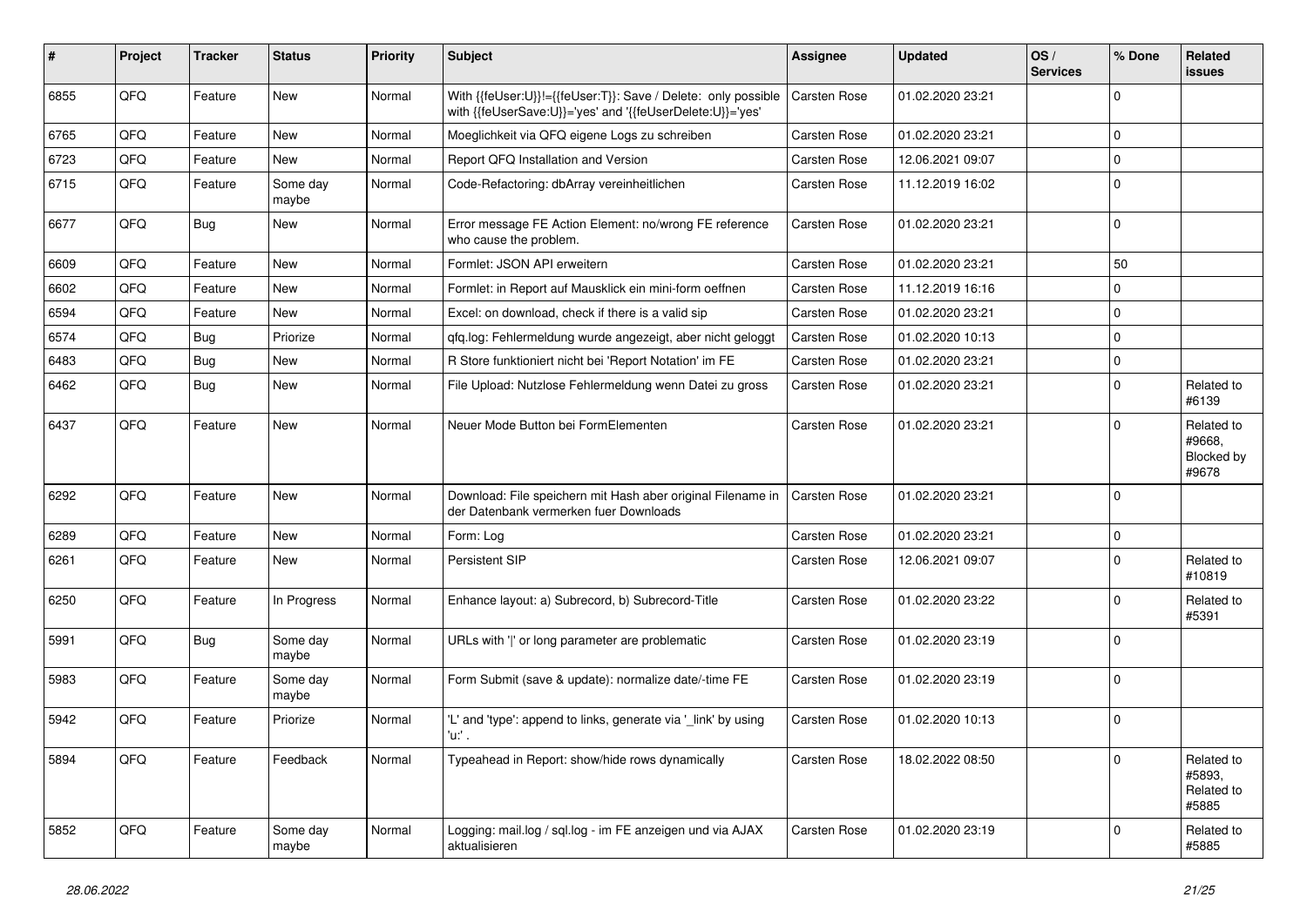| #    | Project | <b>Tracker</b> | <b>Status</b>     | <b>Priority</b> | <b>Subject</b>                                                                                                       | Assignee     | <b>Updated</b>   | OS/<br><b>Services</b> | % Done      | Related<br><b>issues</b>                    |
|------|---------|----------------|-------------------|-----------------|----------------------------------------------------------------------------------------------------------------------|--------------|------------------|------------------------|-------------|---------------------------------------------|
| 5782 | QFQ     | Feature        | <b>New</b>        | Normal          | NextCloud API                                                                                                        | Carsten Rose | 01.02.2020 10:02 |                        | $\Omega$    |                                             |
| 5768 | QFQ     | <b>Bug</b>     | Some day<br>maybe | Normal          | '{{pageLanguage:T}}' missing if QFQ is called via api                                                                | Carsten Rose | 01.02.2020 23:19 |                        | $\Omega$    |                                             |
| 5706 | QFQ     | Bug            | Some day<br>maybe | Normal          | upload: fileDestination needs to be sanatized                                                                        | Carsten Rose | 01.02.2020 23:19 |                        | $\Omega$    |                                             |
| 5695 | QFQ     | Feature        | In Progress       | Normal          | Multiform                                                                                                            | Carsten Rose | 02.01.2021 18:38 |                        | $\mathbf 0$ |                                             |
| 5665 | QFQ     | Feature        | Some day<br>maybe | Normal          | Versuch das '{{!' nicht mehr noetig ist.                                                                             | Carsten Rose | 01.02.2020 23:20 |                        | $\mathbf 0$ | Related to<br>#7432,<br>Related to<br>#7434 |
| 5579 | QFQ     | Feature        | Some day<br>maybe | Normal          | Enhance Doc / Presentation: variable type 'link column type'                                                         | Carsten Rose | 01.02.2020 23:19 |                        | $\Omega$    |                                             |
| 5576 | QFQ     | Bug            | New               | Normal          | Using MySQL 'DROP' requires privilege - wich is not really<br>necessary.                                             | Carsten Rose | 01.02.2020 23:21 |                        | $\Omega$    |                                             |
| 5559 | QFQ     | Bug            | <b>New</b>        | Normal          | FE.type = Upload: 'accept' might contain variables                                                                   | Carsten Rose | 11.05.2020 21:23 |                        | $\mathbf 0$ |                                             |
| 5557 | QFQ     | <b>Bug</b>     | Some day<br>maybe | Normal          | Form load: STORE RECORD filled, but should be empty                                                                  | Carsten Rose | 01.02.2020 23:19 |                        | $\Omega$    |                                             |
| 5548 | QFQ     | Feature        | Some day<br>maybe | Normal          | 801 Textfiles/Scriptfiles als Thumbnail                                                                              | Carsten Rose | 07.03.2022 16:26 |                        | $\Omega$    |                                             |
| 5480 | QFQ     | Feature        | Some day<br>maybe | Normal          | QFQ: Dokumentation mit Screenshots versehen                                                                          | Carsten Rose | 01.02.2020 23:20 |                        | $\Omega$    | Related to<br>#9879                         |
| 5428 | QFQ     | Feature        | Some day<br>maybe | Normal          | secure thumbnail: late render on access.                                                                             | Carsten Rose | 01.02.2020 23:20 |                        | $\Omega$    |                                             |
| 5345 | QFQ     | Feature        | <b>New</b>        | Normal          | Report: UPDATE / INSERT / DELETE statements should<br>trigger subqueries, depending on the result.                   | Carsten Rose | 27.05.2020 16:11 |                        | $\mathbf 0$ |                                             |
| 5305 | QFQ     | <b>Bug</b>     | <b>New</b>        | Normal          | Upload FormElement: nicht disabled by readonly Form                                                                  | Carsten Rose | 16.06.2021 13:43 |                        | $\Omega$    | Related to<br>#9347,<br>Related to<br>#9834 |
| 5132 | QFQ     | Feature        | Some day<br>maybe | Normal          | Error Message sendmail missing attachment: more details                                                              | Carsten Rose | 01.02.2020 23:19 |                        | $\Omega$    |                                             |
| 5131 | QFQ     | Feature        | <b>New</b>        | Normal          | Activate Spin Gear ('wait/busy' indicator) via LINK attribute                                                        | Carsten Rose | 01.02.2020 23:21 |                        | $\pmb{0}$   |                                             |
| 5021 | QFQ     | Bug            | Some day<br>maybe | Normal          | FE.typ=extra - during save displays error 'datum2' already<br>filled in STORE_SIP - the value is stored nevertheless | Carsten Rose | 01.02.2020 23:19 |                        | $\Omega$    | Related to<br>#3875                         |
| 4956 | QFG     | Feature        | Some day<br>maybe | Normal          | Sendmail: Benutzerdefinierte Headers                                                                                 | Carsten Rose | 11.12.2019 16:02 |                        | $\mathbf 0$ |                                             |
| 4872 | QFQ     | Feature        | Some day<br>maybe | Normal          | Fields of Typo3 page available in STORE_TYPO3                                                                        | Carsten Rose | 01.02.2020 23:19 |                        | $\Omega$    |                                             |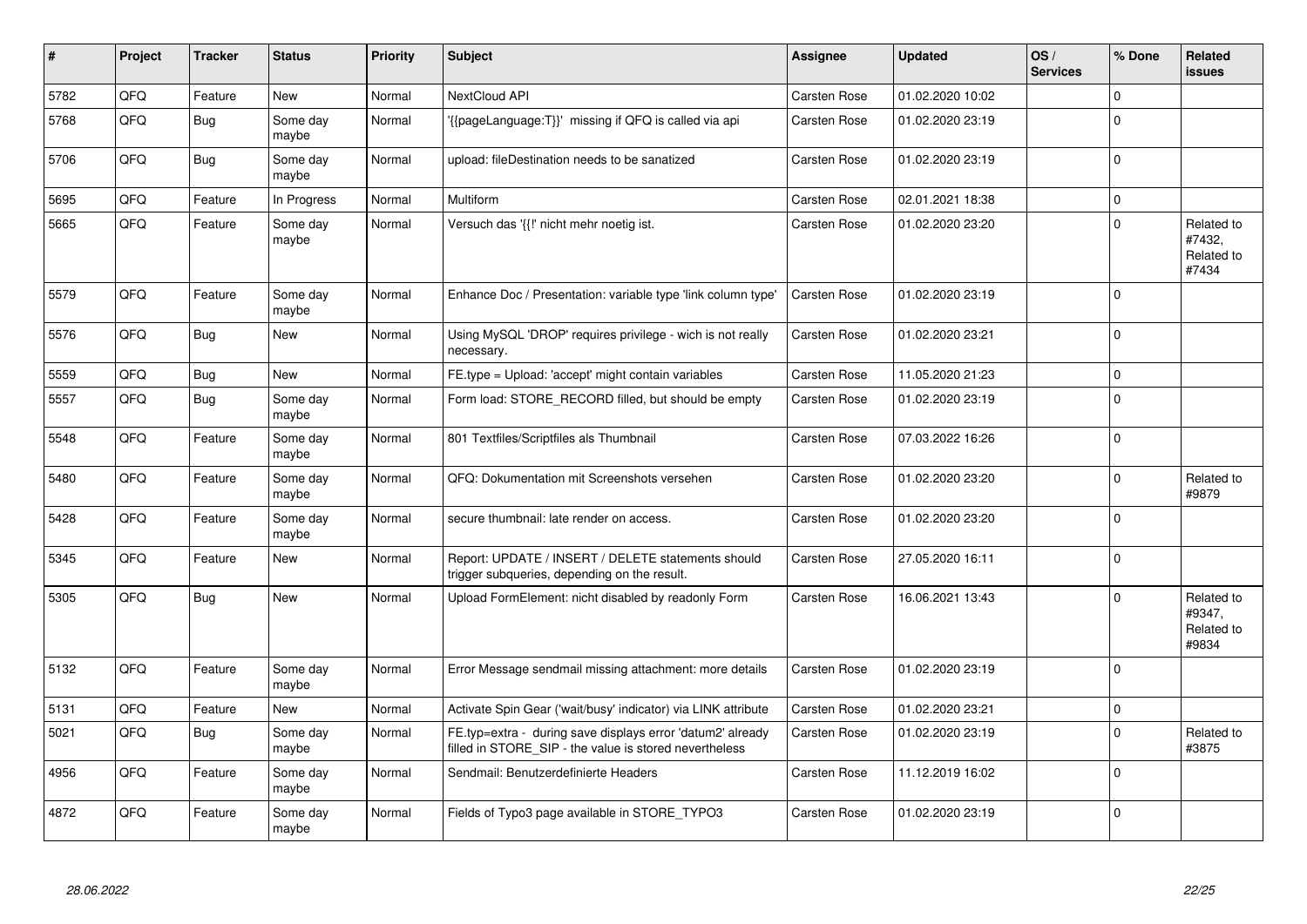| #    | Project | <b>Tracker</b> | <b>Status</b>     | <b>Priority</b> | <b>Subject</b>                                                                                                          | <b>Assignee</b> | <b>Updated</b>   | OS/<br><b>Services</b> | % Done       | Related<br>issues                              |
|------|---------|----------------|-------------------|-----------------|-------------------------------------------------------------------------------------------------------------------------|-----------------|------------------|------------------------|--------------|------------------------------------------------|
| 4869 | QFQ     | Feature        | Some day<br>maybe | Normal          | Dynamic Update (show, hide, readonly?, required?) for<br><b>Template Group Elements</b>                                 | Carsten Rose    | 01.02.2020 23:19 |                        | $\Omega$     | Related to<br>#4865                            |
| 4839 | QFQ     | Feature        | Some day<br>maybe | Normal          | qfq-handle in <head> Abschnitt</head>                                                                                   | Carsten Rose    | 11.12.2019 16:02 |                        | $\mathbf 0$  |                                                |
| 4771 | QFQ     | Bug            | Some day<br>maybe | Normal          | gfg: select-down-values empty after save (edit-form for<br>program administrators)                                      | Carsten Rose    | 01.02.2020 23:20 |                        | $\Omega$     | Related to<br>#4549, Has<br>duplicate<br>#4282 |
| 4757 | QFQ     | Feature        | Some day<br>maybe | Normal          | Test subrecord: download links ok? Links ok?                                                                            | Carsten Rose    | 01.02.2020 23:20 |                        | $\Omega$     |                                                |
| 4756 | QFQ     | Bug            | <b>New</b>        | Normal          | Form dirty even nothing changes                                                                                         | Carsten Rose    | 11.12.2019 16:16 |                        | $\Omega$     |                                                |
| 4659 | QFQ     | <b>Bug</b>     | Some day<br>maybe | Normal          | infoButtonExtra                                                                                                         | Carsten Rose    | 01.02.2020 23:20 |                        | $\Omega$     |                                                |
| 4652 | QFQ     | Feature        | Some day<br>maybe | Normal          | UZH CD: Weiterleitung auf benutzerdefinierte 403/404 Seite                                                              | Carsten Rose    | 01.02.2020 23:20 |                        | $\mathbf{0}$ |                                                |
| 4651 | QFQ     | <b>Bug</b>     | Some day<br>maybe | Normal          | "Loading document" Modal wird angezeigt bei uzhcd type=2<br>Ansicht                                                     | Carsten Rose    | 01.02.2020 23:20 |                        | $\Omega$     |                                                |
| 4650 | QFQ     | Feature        | Some day<br>maybe | Normal          | Convert html to doc/rtf                                                                                                 | Carsten Rose    | 01.02.2020 23:20 |                        | $\Omega$     | Related to<br>#10704                           |
| 4606 | QFQ     | Feature        | Some day<br>maybe | Normal          | link: qualifier to render bootstrap button                                                                              | Carsten Rose    | 01.02.2020 23:19 |                        | $\Omega$     |                                                |
| 4583 | QFQ     | Bug            | Some day<br>maybe | Normal          | Dynamic Update bei TypeAhead Feldern                                                                                    | Carsten Rose    | 01.02.2020 23:19 |                        | $\Omega$     |                                                |
| 4549 | QFQ     | Bug            | Some day<br>maybe | Normal          | TemplateGroups: FE.type SELECT loose selected value<br>after save                                                       | Carsten Rose    | 01.02.2020 23:20 |                        | $\Omega$     | Related to<br>#4548,<br>Related to<br>#4771    |
| 4528 | QFQ     | Bug            | Some day<br>maybe | Normal          | extraButtonLock mit SQLAhead Bug                                                                                        | Carsten Rose    | 01.02.2020 23:19 |                        | $\mathbf 0$  |                                                |
| 4413 | QFQ     | Feature        | <b>New</b>        | Normal          | fieldset: show/hidden, modeSql, dynamicUpdate                                                                           | Carsten Rose    | 09.02.2022 15:19 |                        | 0            |                                                |
| 4365 | QFQ     | Feature        | Some day<br>maybe | Normal          | Multi Language: new way of config                                                                                       | Carsten Rose    | 01.02.2020 23:20 |                        | $\Omega$     |                                                |
| 4349 | QFQ     | Feature        | Some day<br>maybe | Normal          | link download: downloaded external URL to<br>deliver/concatenate - check mimetipe and handle it correctly               | Carsten Rose    | 11.12.2019 16:02 |                        | $\Omega$     |                                                |
| 4343 | QFQ     | Feature        | Some day<br>maybe | Normal          | Link: Classifier to add 'attributes'                                                                                    | Carsten Rose    | 01.02.2020 23:20 |                        | $\mathbf 0$  | Related to<br>#14077                           |
| 4330 | QFQ     | Feature        | Some day<br>maybe | Normal          | Error Message: report missing {{ / }} in sqlUpdate, sqlInsert,<br>sqlDelete, sqlAfter, sqlBefore in FE action elements. | Carsten Rose    | 01.02.2020 23:20 |                        | $\mathbf 0$  |                                                |
| 4328 | QFQ     | <b>Bug</b>     | Some day<br>maybe | Normal          | Error Message: Show FE name/number on problems in FE                                                                    | Carsten Rose    | 01.02.2020 23:20 |                        | $\mathbf 0$  |                                                |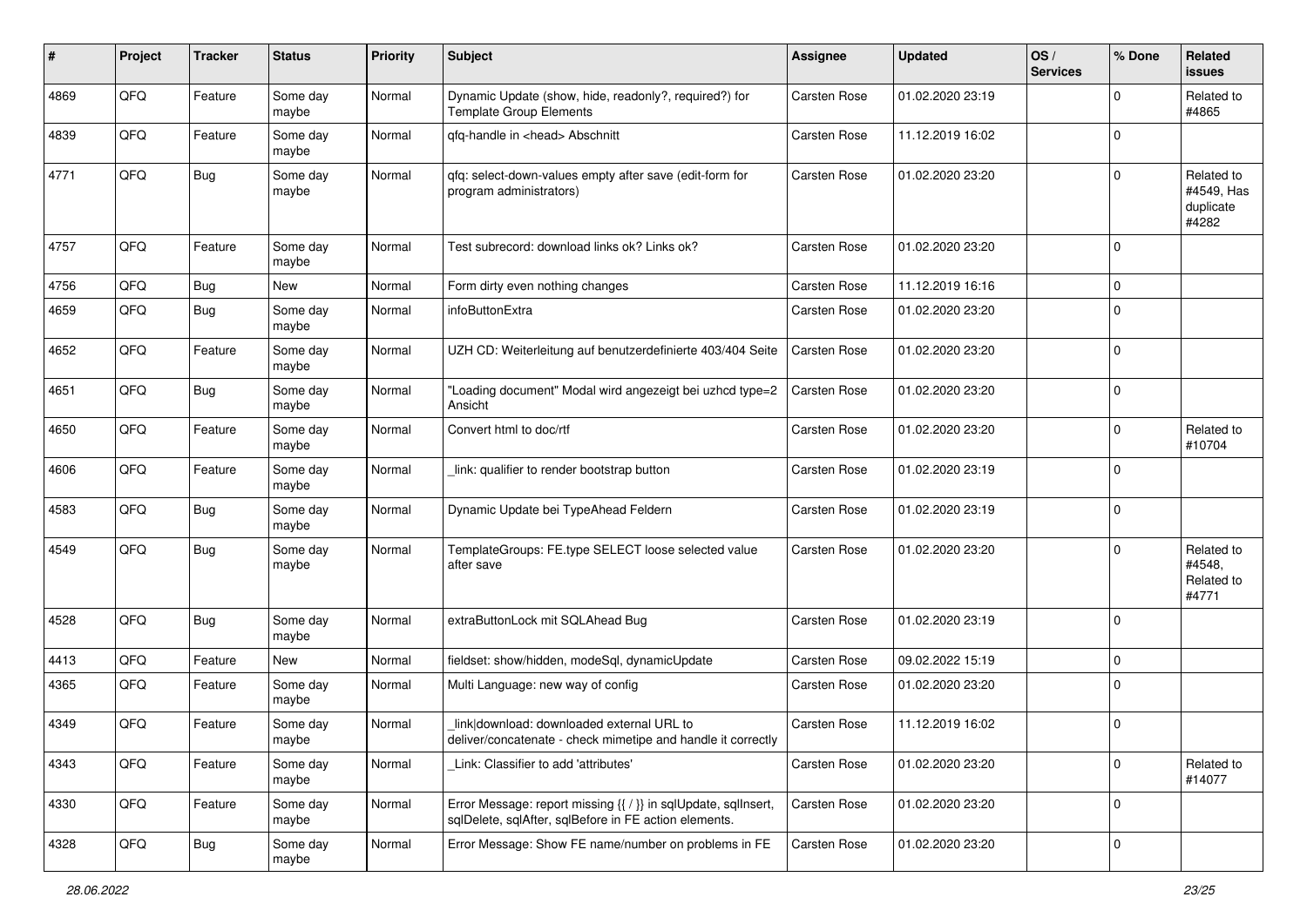| #    | Project | Tracker    | <b>Status</b>     | <b>Priority</b> | <b>Subject</b>                                                                                                       | Assignee            | <b>Updated</b>   | OS/<br><b>Services</b> | % Done      | Related<br>issues                           |
|------|---------|------------|-------------------|-----------------|----------------------------------------------------------------------------------------------------------------------|---------------------|------------------|------------------------|-------------|---------------------------------------------|
| 4293 | QFQ     | <b>Bug</b> | Some day<br>maybe | Normal          | Download broken if token 'd:' is missing - but no error<br>message                                                   | <b>Carsten Rose</b> | 11.12.2019 16:03 |                        | $\Omega$    | Related to<br>#7514                         |
| 4259 | QFQ     | Feature    | Some day<br>maybe | Normal          | Instant trigger a cron job                                                                                           | Carsten Rose        | 11.12.2019 16:03 |                        | $\Omega$    |                                             |
| 4250 | QFQ     | Feature    | New               | Normal          | AutoCron in QFQ via PHP                                                                                              | <b>Carsten Rose</b> | 01.02.2020 23:21 |                        | $\Omega$    | Related to<br>#3292.<br>Related to<br>#3291 |
| 4197 | QFQ     | Feature    | Some day<br>maybe | Normal          | Unit Test fuer JSON Stream von QuickFormQuery.php ><br>doForm()                                                      | <b>Carsten Rose</b> | 11.12.2019 16:03 |                        | $\Omega$    |                                             |
| 4092 | QFQ     | Bug        | Some day<br>maybe | Normal          | 1) Logging verbessern wann welches FE warum ausgefuehrt<br>wird, 2) Documentation: Best Practice Template Group      | Carsten Rose        | 01.02.2020 23:19 |                        | $\Omega$    | Related to<br>#3504                         |
| 4082 | QFQ     | Feature    | New               | Normal          | Dynamic Update: modeSql - useful default                                                                             | Carsten Rose        | 01.02.2020 23:22 |                        | $\mathbf 0$ |                                             |
| 4050 | QFQ     | Feature    | <b>New</b>        | Normal          | sql.log: 1) FormElement ID which causes a specific action,<br>2) Result in the same row.                             | Carsten Rose        | 15.04.2020 11:35 |                        | $\Omega$    | Related to<br>#5458                         |
| 4026 | QFQ     | Feature    | Some day<br>maybe | Normal          | sqlLog.sql: log number of FE.id                                                                                      | Carsten Rose        | 11.12.2019 16:03 |                        | $\Omega$    | Related to<br>#5458                         |
| 4023 | QFQ     | Feature    | New               | Normal          | prepared statements - FE action: salveld, sqllnsert,<br>sqlUpdate, sqlDelete, sqlBefore, sqlAfter                    | <b>Carsten Rose</b> | 11.12.2019 16:15 |                        | $\Omega$    |                                             |
| 4018 | QFQ     | Feature    | Some day<br>maybe | Normal          | typeahead: solve problem with potential long query<br>parameter                                                      | <b>Carsten Rose</b> | 11.12.2019 16:03 |                        | $\Omega$    |                                             |
| 4008 | QFQ     | Bug        | Some day<br>maybe | Normal          | FormElemen.type=sendmail: wrong 'TO' if 'real<br>name <rea@mail.to>' is used</rea@mail.to>                           | Carsten Rose        | 11.12.2019 16:03 |                        | $\Omega$    |                                             |
| 3991 | QFQ     | Feature    | Some day<br>maybe | Normal          | report: Columnname ' skipWrap' skips 'fbeg', 'fend'                                                                  | <b>Carsten Rose</b> | 11.12.2019 16:03 |                        | $\Omega$    |                                             |
| 3947 | QFQ     | Feature    | Some day<br>maybe | Normal          | Attack detectect: logout current user                                                                                | Carsten Rose        | 11.12.2019 16:03 |                        | $\Omega$    | Related to<br>#5458.<br>Related to<br>#6299 |
| 3942 | QFQ     | Feature    | Some day<br>maybe | Normal          | Action Elemente: neu generierte IDs via FE weitergeben                                                               | <b>Carsten Rose</b> | 11.12.2019 16:03 |                        | $\Omega$    | Related to<br>#3941                         |
| 3941 | QFQ     | Feature    | Some day<br>maybe | Normal          | sqlAfter: es sollten mehrere moeglich sein                                                                           | Carsten Rose        | 11.12.2019 16:03 |                        | $\Omega$    | Related to<br>#3942                         |
| 3905 | QFQ     | Feature    | Some day<br>maybe | Normal          | Documentation: Best Practice anhand eines Online<br>Bewerbungstools                                                  | Carsten Rose        | 11.12.2019 16:03 |                        | $\Omega$    |                                             |
| 3900 | QFQ     | Feature    | Some day<br>maybe | Normal          | Extend documentation of 'Copy / Paste'                                                                               | <b>Carsten Rose</b> | 11.12.2019 16:03 |                        | $\Omega$    | Related to<br>#3899                         |
| 3895 | QFQ     | Bug        | Some day<br>maybe | Normal          | typeahead pedantic: on lehrkredit Idap webpass - if only one<br>person is in dropdown, such person can't be selected | <b>Carsten Rose</b> | 11.12.2019 16:03 |                        | $\Omega$    |                                             |